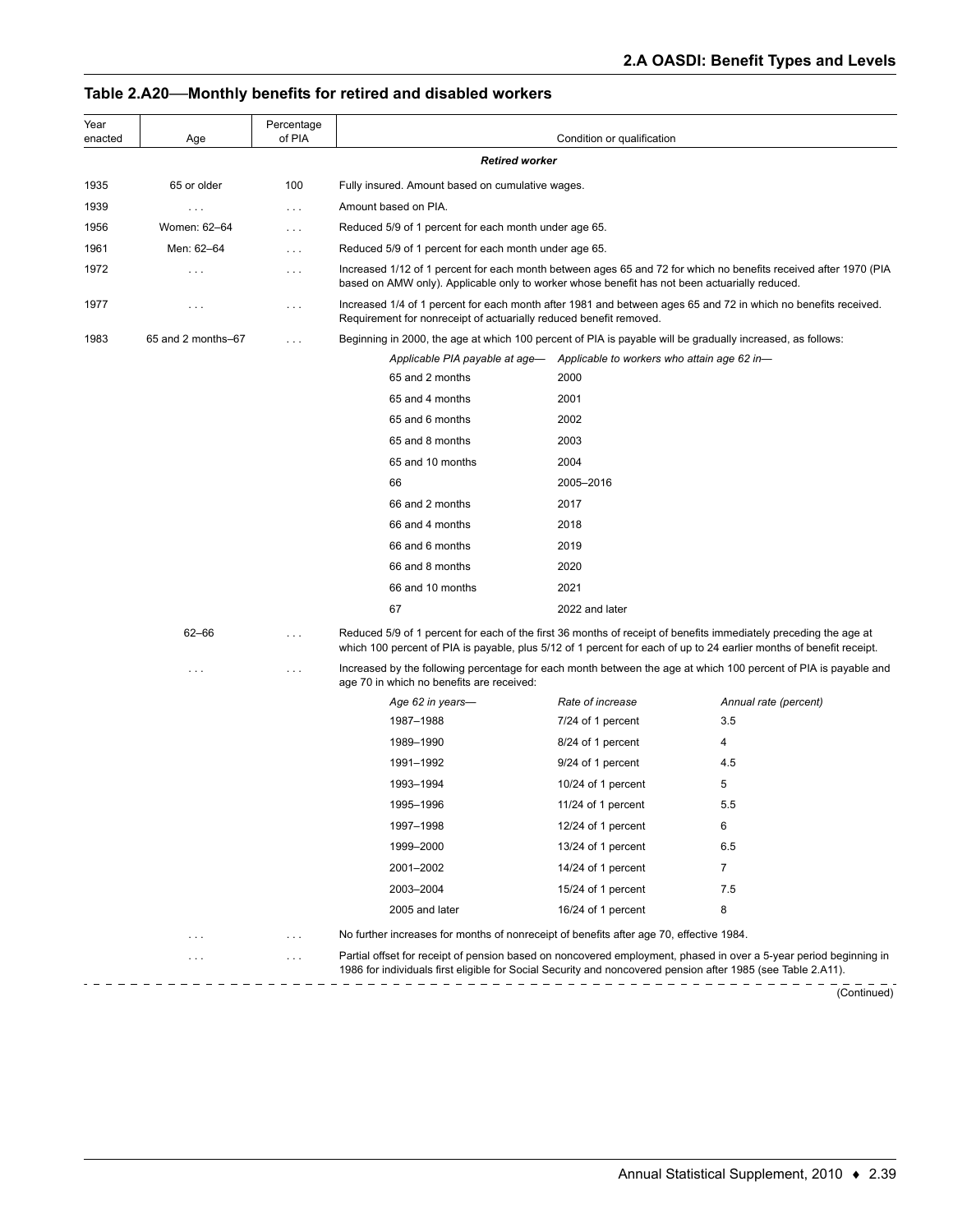### **Table 2.A20—Monthly benefits for retired and disabled workers—***Continued*

| Year<br>enacted | Age       | Percentage<br>of PIA | Condition or qualification                                                                                                                                                                                                                                          |
|-----------------|-----------|----------------------|---------------------------------------------------------------------------------------------------------------------------------------------------------------------------------------------------------------------------------------------------------------------|
|                 |           |                      | <b>Disabled worker</b>                                                                                                                                                                                                                                              |
| 1956            | $50 - 64$ | $\cdots$             | Disability insured. Waiting period of 6 calendar months. Reduced by amount of workers' compensation.                                                                                                                                                                |
| 1958            | $\cdots$  | $\cdots$             | Reduction for workers' compensation eliminated.                                                                                                                                                                                                                     |
| 1960            | Under 50  | $\cdots$             | $\cdots$                                                                                                                                                                                                                                                            |
| 1965            | $\cdots$  | $\cdots$             | Reduced if benefits plus workers' compensation exceed 80 percent of the higher of AMW or high 5-year average<br>taxable earnings in covered employment. Adjusted periodically for rises in wage levels.                                                             |
| 1967            | $\cdots$  | $\cdots$             | Reduced if benefits plus workers' compensation exceed 80 percent of the higher of AMW or high 5-year average<br>earnings in covered employment, regardless of taxable limit.                                                                                        |
| 1972            | $\cdots$  | $\cdots$             | Reduced if benefits plus workers' compensation exceed 80 percent of the highest of (a) AMW, (b) high 5-year<br>average earnings or (c) highest annual earnings in the period consisting of year of disability onset and 5 preceding<br>years in covered employment. |
|                 | $\cdots$  | $\cdots$             | Waiting period reduced to 5 full calendar months.                                                                                                                                                                                                                   |
| 1983            | $\cdots$  | $\cdots$             | Partial offset for receipt of pension based on noncovered employment phased in over a 5-year period beginning in<br>1986 for individuals first eligible for Social Security and noncovered pension after 1985.                                                      |

SOURCES: Social Security Act of 1935 (the Act), as amended through December 31, 2009; regulations issued under the Act; and precedential case decisions (rulings). Specific laws, regulations, rulings, legislation, and a link to the *Federal Register* can be found at the Social Security Program Rules page (http://www.socialsecurity.gov/ regulations/index.htm).

NOTE: PIA = primary insurance amount; AMW = average monthly wage; . . . = not applicable.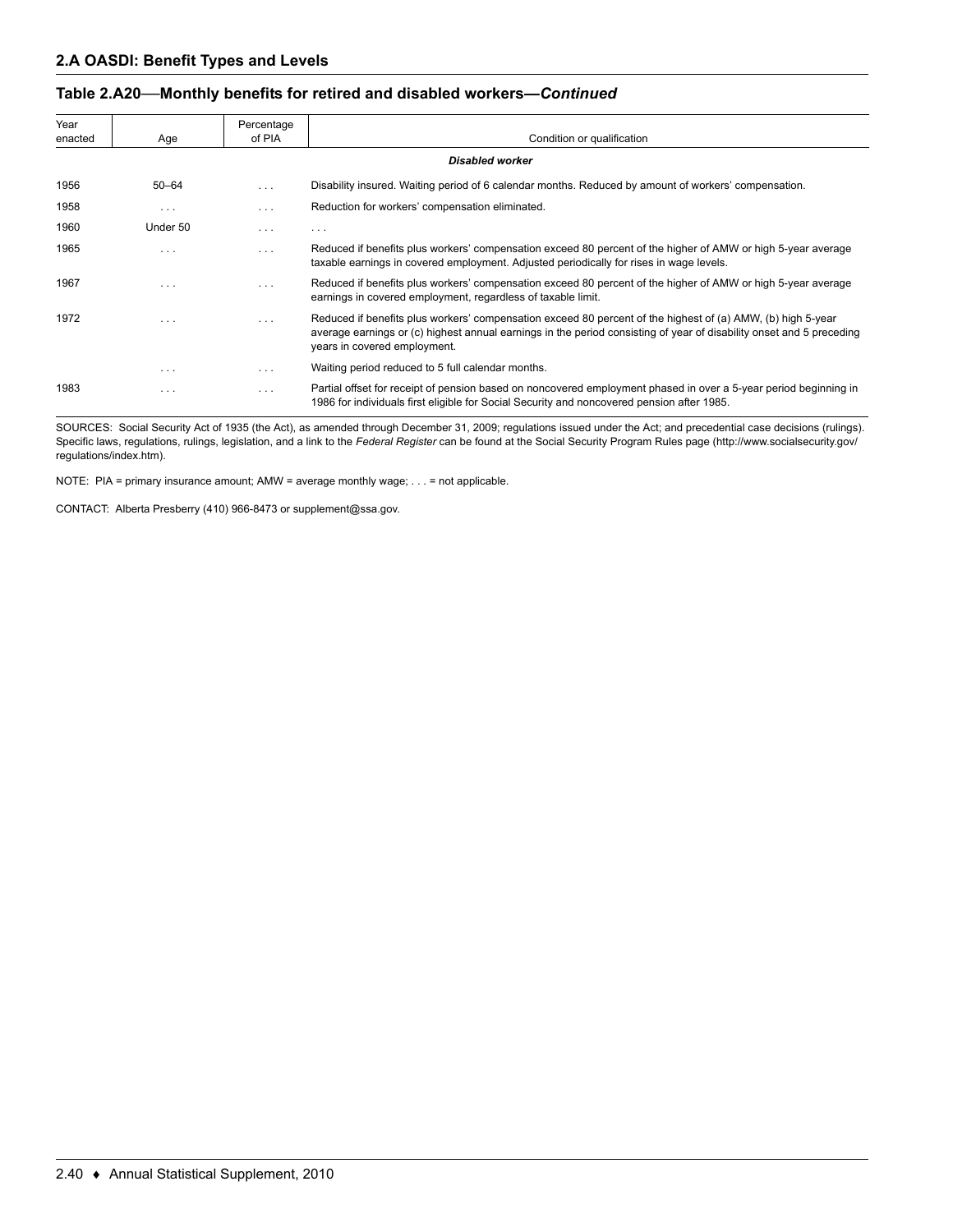### . . . **Table 2.A21—Monthly benefits for spouses and children of retired and disabled workers**

| Year enacted | Age                   | Percentage<br>of PIA | Condition or qualification                                                                                                                                                                                                                |  |  |
|--------------|-----------------------|----------------------|-------------------------------------------------------------------------------------------------------------------------------------------------------------------------------------------------------------------------------------------|--|--|
|              |                       |                      | Wife                                                                                                                                                                                                                                      |  |  |
| 1939         | 65 or older           | 50                   | Fully insured.                                                                                                                                                                                                                            |  |  |
| 1956         | $62 - 64$             | .                    | Reduced 25/36 of 1 percent for each month under age 65.                                                                                                                                                                                   |  |  |
| 1967         | $\cdots$              | $\sim$ $\sim$ $\sim$ | Maximum \$105.                                                                                                                                                                                                                            |  |  |
| 1969         | .                     | .                    | Maximum eliminated.                                                                                                                                                                                                                       |  |  |
| 1977         | $\cdots$              | $\cdots$             | Reduced by full amount of pension payable based on own earnings in noncovered governmental employment<br>(noncovered pension offset). Reduction does not apply if eligible for such pension before December 1982.                         |  |  |
| 1983         | .                     | $\ldots$             | Noncovered pension offset not applicable if first eligible for such pension before July 1983 and dependent. Reduced<br>by only two-thirds of such pension if first eligible for it after June 1983.                                       |  |  |
|              | 65 and<br>2 months-67 | .                    | Beginning in 2000, the age at which 50 percent of PIA is payable will be gradually increased (see Table 2.A20).                                                                                                                           |  |  |
|              | 62-66                 | .                    | Reduced 25/36 of 1 percent for each of the first 36 months under the age at which 50 percent of PIA is payable, plus<br>5/12 of 1 percent for each of up to 24 earlier months of benefit receipt.                                         |  |  |
| 1984         | .                     | $\cdots$             | Noncovered pension offset limited to two-thirds of such pension.                                                                                                                                                                          |  |  |
|              |                       |                      | <b>Divorced wife</b>                                                                                                                                                                                                                      |  |  |
| 1965         | 65 or older           | $\cdots$             | Fully insured. Dependent. Married 20 years. Not counted toward family maximum.                                                                                                                                                            |  |  |
|              | 62–64                 | .                    | Reduced 25/36 of 1 percent for each month under age 65.                                                                                                                                                                                   |  |  |
| 1967         | .                     | $\ldots$             | Maximum \$105.                                                                                                                                                                                                                            |  |  |
| 1969         | $\cdots$              | $\cdots$             | Maximum eliminated.                                                                                                                                                                                                                       |  |  |
| 1972         | $\cdots$              | $\cdots$             | Dependency requirement eliminated.                                                                                                                                                                                                        |  |  |
| 1977         | $\cdots$              | .                    | Married 10 years.                                                                                                                                                                                                                         |  |  |
|              | $\cdots$              | $\cdots$             | Reduced by full amount of pension payable based on own earnings in noncovered governmental employment<br>(noncovered pension offset). Reduction does not apply if eligible for such pension before December 1982 and<br>married 20 years. |  |  |
| 1983         | $\cdots$              | $\ldots$             | Noncovered pension offset not applicable if first eligible for such pension before July 1983 and dependent. Reduced<br>by only two-thirds of such pension if first eligible for it after June 1983.                                       |  |  |
|              | $\cdots$              | .                    | Can be independently entitled to benefits if divorced for 2 years or more (after marriage of 10 or more years) and<br>worker could be entitled to benefits if he applied. Effective with benefits for months after December 1984.         |  |  |
|              | 65 and<br>2 months-67 | $\cdots$             | Beginning in 2000, the age at which 50 percent of PIA is payable will be gradually increased (see Table 2.A20).                                                                                                                           |  |  |
|              | 62-66                 | .                    | Reduced 25/36 of 1 percent for each of the first 36 months under the age at which 50 percent of PIA is payable, plus<br>5/12 of 1 percent for each of up to 24 earlier months of benefit receipt.                                         |  |  |
| 1984         |                       | .                    | Noncovered pension offset limited to two-thirds of such pension.                                                                                                                                                                          |  |  |
|              |                       |                      | Wife (mother)                                                                                                                                                                                                                             |  |  |
| 1950         | Under 65              | $\ldots$             | Fully insured. Caring for eligible child.                                                                                                                                                                                                 |  |  |
| 1965         |                       | .                    | Eligible child excludes student aged 18-21.                                                                                                                                                                                               |  |  |
| 1967         |                       | $\cdots$             | Maximum \$105.                                                                                                                                                                                                                            |  |  |
| 1969         |                       | $\cdots$             | Maximum eliminated.                                                                                                                                                                                                                       |  |  |
| 1977         | $\cdots$              | $\ldots$             | Reduced by full amount of pension payable based on own earnings in noncovered governmental employment<br>(noncovered pension offset). Reduction does not apply if eligible for such pension before December 1982.                         |  |  |
| 1981         |                       | $\cdots$             | Eligible child excludes nondisabled child aged 16-17.                                                                                                                                                                                     |  |  |
| 1983         | .                     | $\ldots$ .           | Noncovered pension offset not applicable if first eligible for such pension before July 1983 and dependent. Reduced<br>by only two-thirds of such pension if first eligible for it after June 1983.                                       |  |  |
| 1984         |                       | $\cdots$             | Noncovered pension offset limited to two-thirds of such pension.                                                                                                                                                                          |  |  |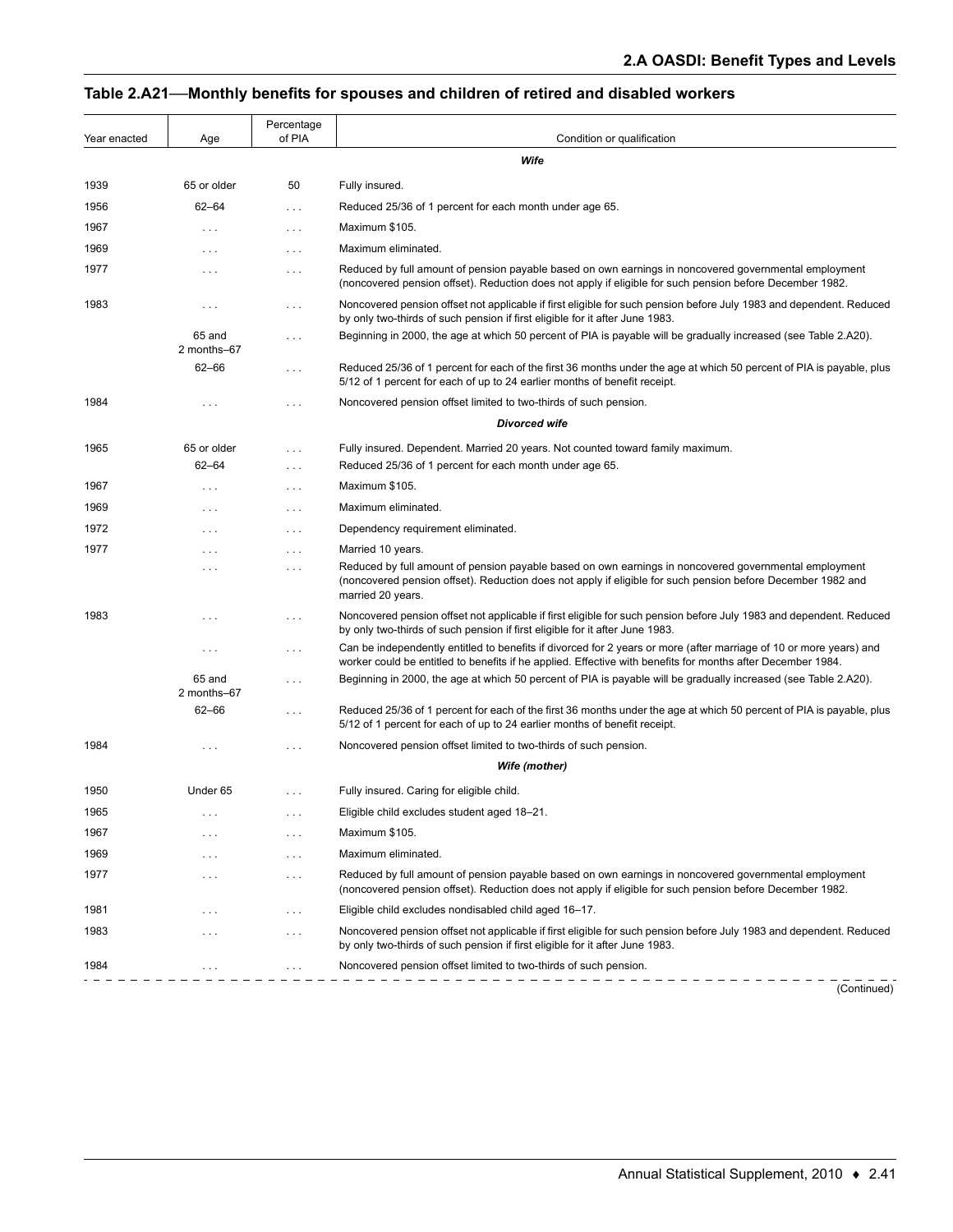## **Table 2.A21—Monthly benefits for spouses and children of retired and disabled workers—***Continued*

| Year enacted      | Age                   | Percentage<br>of PIA | Condition or qualification                                                                                                                                                                                                         |
|-------------------|-----------------------|----------------------|------------------------------------------------------------------------------------------------------------------------------------------------------------------------------------------------------------------------------------|
|                   |                       |                      | Child                                                                                                                                                                                                                              |
| 1939              | Under 18              | .                    | Fully insured. <sup>a</sup>                                                                                                                                                                                                        |
| 1965              | $18 - 21$             | .                    | Full-time student.                                                                                                                                                                                                                 |
| 1972              | $\ldots$              | $\cdots$             | Benefits extended to end of quarter or semester in which 22nd birthday occurs while undergraduate student.                                                                                                                         |
|                   | $\cdots$              | $\cdots$             | Includes grandchild under certain circumstances.                                                                                                                                                                                   |
| 1981              | $18 - 22$             | $\ldots$             | Student benefits eliminated (to be phased out gradually for those entitled before May 1982), except for elementary<br>or secondary school students under age 19.                                                                   |
| 1996              | .                     | $\cdots$             | Stepchildren must be dependent on worker.                                                                                                                                                                                          |
|                   |                       |                      | <b>Disabled child</b>                                                                                                                                                                                                              |
| 1956              | 18 or older           | $\ldots$             | Fully insured. <sup>a</sup> Disabled before age 18.                                                                                                                                                                                |
| 1972              | $\cdots$              | $\cdots$             | Disabled before age 22.                                                                                                                                                                                                            |
|                   |                       | $\cdots$             | Includes grandchild under certain circumstances.                                                                                                                                                                                   |
|                   |                       |                      | Husband                                                                                                                                                                                                                            |
| 1950              | 65 or older           | 50                   | Fully and currently insured. Dependent.                                                                                                                                                                                            |
| 1961              | $62 - 64$             | $\ldots$             | Reduced 25/36 of 1 percent for each month under age 65.                                                                                                                                                                            |
| 1967              | $\cdots$              | $\cdots$             | Currently insured requirement eliminated. Maximum \$105.                                                                                                                                                                           |
| 1969              | .                     | $\cdots$             | Maximum eliminated.                                                                                                                                                                                                                |
| 1977              | $\cdots$              | $\cdots$             | Dependency requirement eliminated.                                                                                                                                                                                                 |
|                   | $\cdots$              | $\cdots$             | Reduced by full amount of pension payable based on own earnings in noncovered governmental employment<br>(noncovered pension offset). Reduction does not apply if eligible for such pension before December 1982 and<br>dependent. |
| 1983              | $\cdots$              | $\cdots$             | Noncovered pension offset provision not applicable if first eligible for such pension before July 1983 and dependent.<br>Reduced by only two-thirds of such pension if first eligible for it after June 1983.                      |
|                   | 65 and<br>2 months-67 | $\cdots$             | Beginning in 2000, the age at which 50 percent of PIA is payable will be gradually increased (see Table 2.A20).                                                                                                                    |
|                   | $62 - 66$             | $\sim$ $\sim$ $\sim$ | Reduced 25/36 of 1 percent for each of the first 36 months under the age at which 50 percent of PIA is payable, plus<br>5/12 of 1 percent for each of up to 24 earlier months of benefit receipt.                                  |
| 1984              |                       | .                    | Noncovered pension offset limited to two-thirds of such pension.                                                                                                                                                                   |
|                   |                       |                      | <b>Divorced husband</b>                                                                                                                                                                                                            |
| 1977 <sup>b</sup> | 65 or older           | .                    | Fully insured. Married 10 years. Not counted toward family maximum.                                                                                                                                                                |
|                   | $62 - 64$             | $\cdots$             | Reduced 25/36 of 1 percent for each month under age 65.                                                                                                                                                                            |
|                   | $\cdots$              | $\cdots$             | Reduced by full amount of pension payable based on own earnings in noncovered governmental employment<br>(noncovered pension offset).                                                                                              |
| 1983              | .                     | $\cdots$             | Noncovered pension offset not applicable if first eligible for such pension before July 1983 and dependent. Reduced<br>by only two-thirds of such pension if first eligible after June 1983.                                       |
|                   | $\sim$ $\sim$ $\sim$  | .                    | Can be independently entitled to benefits if divorced for 2 years or more (after marriage of 10 or more years) and<br>worker could be entitled to benefits if she applied. Effective with benefits for months after December 1984. |
|                   | 65 and<br>2 months-67 | .                    | Beginning in 2000, the age at which 50 percent of PIA is payable will be gradually increased (see Table 2.A20).                                                                                                                    |
|                   | $62 - 66$             | $\cdots$             | Reduced 25/36 of 1 percent for each of the first 36 months under the age at which 50 percent of PIA is payable, plus<br>5/12 of 1 percent for each of up to 24 earlier months of benefit receipt.                                  |
| 1984              | $\cdots$              | .                    | Noncovered pension offset limited to two-thirds of such pension.                                                                                                                                                                   |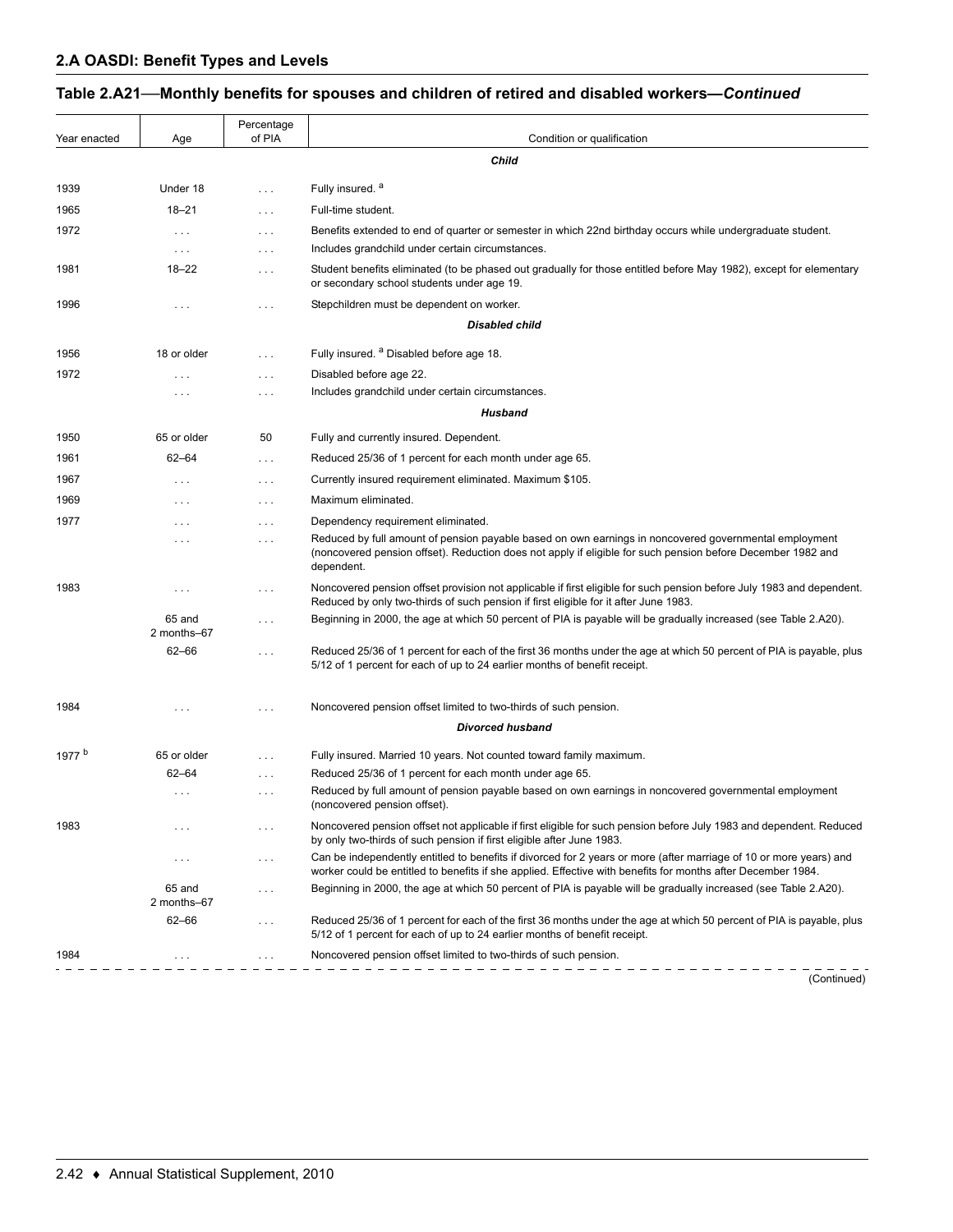#### **Table 2.A21—Monthly benefits for spouses and children of retired and disabled workers—***Continued*

| Year enacted    | Age                     | Percentage<br>of PIA    | Condition or qualification                                                                                                                                                                          |
|-----------------|-------------------------|-------------------------|-----------------------------------------------------------------------------------------------------------------------------------------------------------------------------------------------------|
|                 |                         |                         | Husband (father)                                                                                                                                                                                    |
| 1978 $^{\circ}$ | Under 65                | $\cdot$ $\cdot$ $\cdot$ | Fully insured. Caring for eligible child. Reduced by full amount of pension payable based on own earnings in<br>noncovered governmental employment (noncovered pension offset).                     |
| 1981            | $\cdot$ $\cdot$ $\cdot$ | $\cdot$ $\cdot$ $\cdot$ | Eligible child excludes nondisabled child aged 16-17.                                                                                                                                               |
| 1983            | $\cdot$ $\cdot$ $\cdot$ | $\cdot$ $\cdot$ $\cdot$ | Noncovered pension offset not applicable if first eligible for such pension before July 1983 and dependent. Reduced<br>by only two-thirds of such pension if first eligible for it after June 1983. |
| 1984            | $\cdot$ $\cdot$ $\cdot$ | $\cdots$                | Noncovered pension offset limited to two-thirds of such pension.                                                                                                                                    |

SOURCES: Social Security Act of 1935 (the Act), as amended through December 31, 2009; regulations issued under the Act; and precedential case decisions (rulings). Specific laws, regulations, rulings, legislation, and a link to the *Federal Register* can be found at the Social Security Program Rules page (http://www.socialsecurity.gov/ regulations/index.htm).

NOTE: PIA = primary insurance amount; . . . = not applicable.

- a. Under the Act of 1939, generally not available to child of married female worker. Under the Act of 1950, available if female worker is fully and currently insured. Currently insured requirement eliminated by the Act of 1967.
- b. Northern District of California District Court decision in *Oliver v. Califano,* June 24, 1977. Statutory change enacted in 1983.
- c. Eastern District of Pennsylvania District Court decision in *Cooper v. Califano,* December 29, 1978. Statutory change enacted in 1983.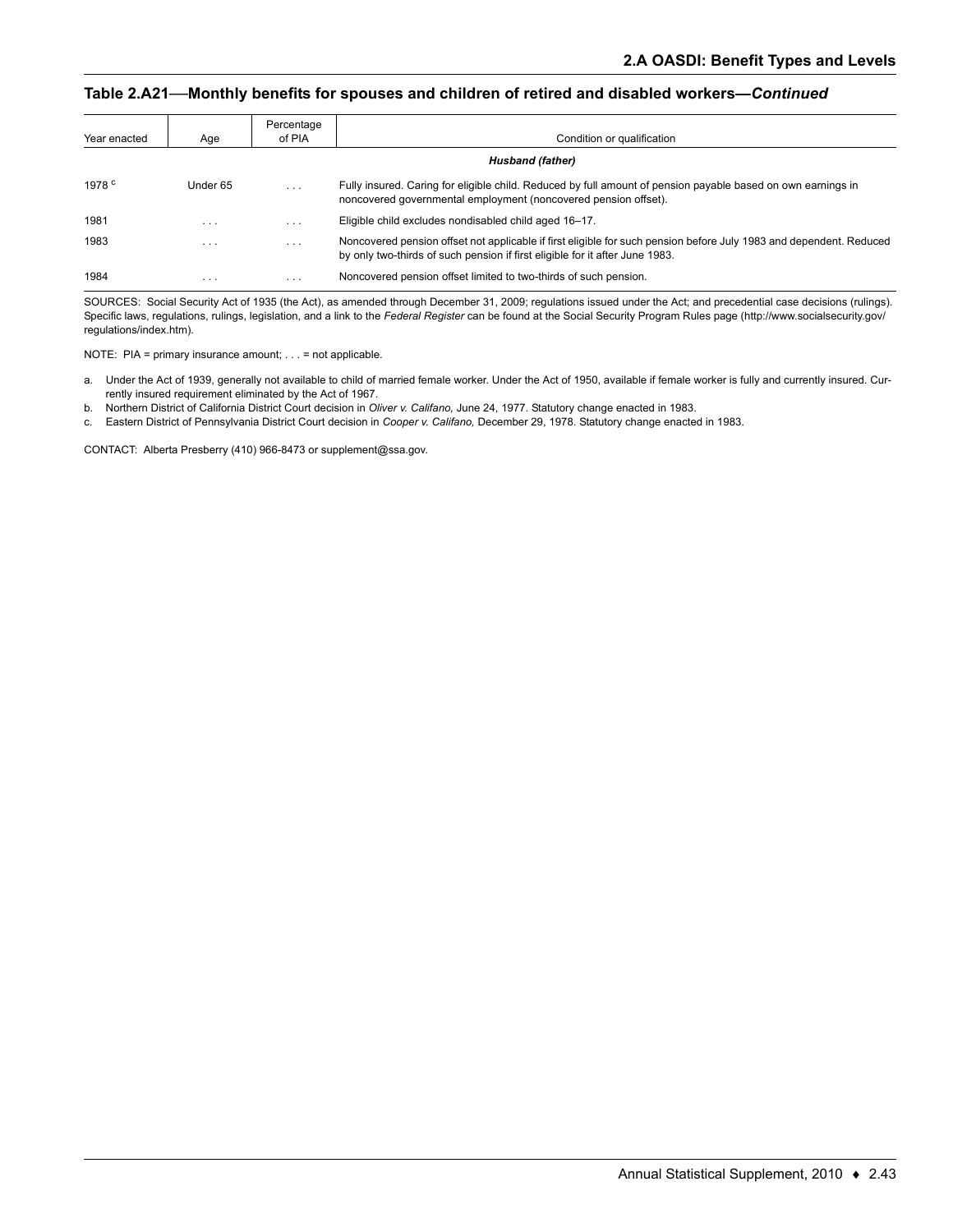| Year<br>enacted | Age                  | Percentage<br>of PIA | Condition or qualification                                                           |                                                                                                                                                                                                                             |  |  |
|-----------------|----------------------|----------------------|--------------------------------------------------------------------------------------|-----------------------------------------------------------------------------------------------------------------------------------------------------------------------------------------------------------------------------|--|--|
|                 |                      |                      | Widow                                                                                |                                                                                                                                                                                                                             |  |  |
| 1939            | 65 or older          | 75                   | Fully insured.                                                                       |                                                                                                                                                                                                                             |  |  |
| 1956            | $62 - 64$            | $\sim$ $\sim$ $\sim$ | .                                                                                    |                                                                                                                                                                                                                             |  |  |
| 1961            | $\sim$ $\sim$ $\sim$ | 82.5                 | $\cdots$                                                                             |                                                                                                                                                                                                                             |  |  |
| 1965            | $60 - 61$            | $\ldots$             | Reduced 5/9 of 1 percent for each month under age 62.                                |                                                                                                                                                                                                                             |  |  |
| 1972            | 65 or older          | 100                  |                                                                                      | Limited, if husband retired before age 65, to amount husband would be receiving if still living, but not less than                                                                                                          |  |  |
|                 |                      |                      | 82 1/2 percent of PIA.                                                               |                                                                                                                                                                                                                             |  |  |
|                 | 60-64                | $\ldots$             | PIA.                                                                                 | Reduced 19/40 of 1 percent each month under age 65. In addition, for a widow aged 62-64 whose husband<br>retired before age 65 limited to amount he would be receiving if still living, but not less than 82 1/2 percent of |  |  |
| 1977            | $\cdots$             | $\cdots$             | Increased by any delayed retirement credit husband would be receiving.               |                                                                                                                                                                                                                             |  |  |
|                 | .                    | $\cdots$             |                                                                                      | Reduced by full amount of pension payable based on own earnings in noncovered governmental employment<br>(noncovered pension offset). Reduction does not apply if eligible for such pension before December 1982.           |  |  |
| 1983            | $\sim$ $\sim$ $\sim$ | $\cdots$             | Reduced by only two-thirds of such pension if first eligible for it after June 1983. | Noncovered pension offset not applicable if first eligible for such pension before July 1983 and dependent.                                                                                                                 |  |  |
|                 | 65 and 2 months-67   | $\ldots$             |                                                                                      | Beginning in 2000, the age at which 100 percent of PIA is payable will be gradually increased, as follows:                                                                                                                  |  |  |
|                 |                      |                      | Applicable PIA payable at age-                                                       | Applicable to widows who attain age 60 in-                                                                                                                                                                                  |  |  |
|                 |                      |                      | 65 and 2 months                                                                      | 2000                                                                                                                                                                                                                        |  |  |
|                 |                      |                      | 65 and 4 months                                                                      | 2001                                                                                                                                                                                                                        |  |  |
|                 |                      |                      | 65 and 6 months                                                                      | 2002                                                                                                                                                                                                                        |  |  |
|                 |                      |                      | 65 and 8 months                                                                      | 2003                                                                                                                                                                                                                        |  |  |
|                 |                      |                      | 65 and 10 months                                                                     | 2004                                                                                                                                                                                                                        |  |  |
|                 |                      |                      | 66                                                                                   | 2005-2016                                                                                                                                                                                                                   |  |  |
|                 |                      |                      | 66 and 2 months                                                                      | 2017                                                                                                                                                                                                                        |  |  |
|                 |                      |                      | 66 and 4 months                                                                      | 2018                                                                                                                                                                                                                        |  |  |
|                 |                      |                      | 66 and 6 months                                                                      | 2019                                                                                                                                                                                                                        |  |  |
|                 |                      |                      | 66 and 8 months                                                                      | 2020                                                                                                                                                                                                                        |  |  |
|                 |                      |                      | 66 and 10 months                                                                     | 2021                                                                                                                                                                                                                        |  |  |
|                 |                      |                      | 67                                                                                   | 2022 and later                                                                                                                                                                                                              |  |  |
|                 | 60-66                | $\cdots$             |                                                                                      | The percent of reduction for each month depends on the age at which 100 percent of PIA is payable. The<br>percentage is adjusted so that the total reduction, in equal monthly steps, is always 28 1/2 percent at age 60.   |  |  |
| 1984            | $\cdots$             | $\ldots$             | Noncovered pension offset limited to two-thirds of such pension.                     |                                                                                                                                                                                                                             |  |  |
|                 |                      |                      | <b>Disabled widow</b>                                                                |                                                                                                                                                                                                                             |  |  |
| 1967            | $50 - 59$            | 82.5                 | divorced wife, dependent and married 20 years.                                       | Fully insured. Reduced 13 1/3 percent, plus 43/198 of 1 percent for each month under age 60. Includes                                                                                                                       |  |  |
| 1972            | $\sim$ $\sim$ $\sim$ | 100                  | Reduced 28 1/2 percent, plus 43/240 of 1 percent for each month under age 60.        |                                                                                                                                                                                                                             |  |  |
| 1977            | $\cdots$             | $\cdots$             | Increased by any delayed retirement credit husband would be receiving.               |                                                                                                                                                                                                                             |  |  |
|                 | $\cdots$             | $\cdots$             |                                                                                      | Reduced by full amount of pension payable based on own earnings in noncovered governmental employment<br>(noncovered pension offset). Reduction does not apply if eligible for such pension before December 1982.           |  |  |
| 1983            | $\sim$ $\sim$ $\sim$ | $\cdots$             | Reduced by only two-thirds of such pension if first eligible for it after June 1983. | Noncovered pension offset not applicable if first eligible for such pension before July 1983 and dependent.                                                                                                                 |  |  |
|                 | $\cdots$             | $\cdots$             | Additional reduction for each month under age 60 eliminated.                         |                                                                                                                                                                                                                             |  |  |
| 1984            | $\cdots$             | $\sim$ $\sim$ $\sim$ | Noncovered pension offset limited to two-thirds of such pension.                     |                                                                                                                                                                                                                             |  |  |
|                 |                      |                      | <b>Surviving divorced wife</b>                                                       |                                                                                                                                                                                                                             |  |  |
| 1965            | 60 or older          | 82.5                 | for each month under age 62.                                                         | Fully insured. Dependent. Married 20 years. Not counted toward family maximum. Reduced 5/9 of 1 percent                                                                                                                     |  |  |
| 1972            | 65 or older          | 100                  | than 82 1/2 percent of PIA.                                                          | Limited, if former husband retired before age 65, to amount he would be receiving if still living, but not less                                                                                                             |  |  |
|                 | 60-64                | $\ldots$             | 82 1/2 percent of PIA.                                                               | Reduced 19/40 of 1 percent for each month under age 65. In addition, for widow aged 62–64 whose former<br>husband retired before age 65, limited to amount he would be receiving if still living, but not less than         |  |  |
|                 |                      |                      |                                                                                      | (Continued)                                                                                                                                                                                                                 |  |  |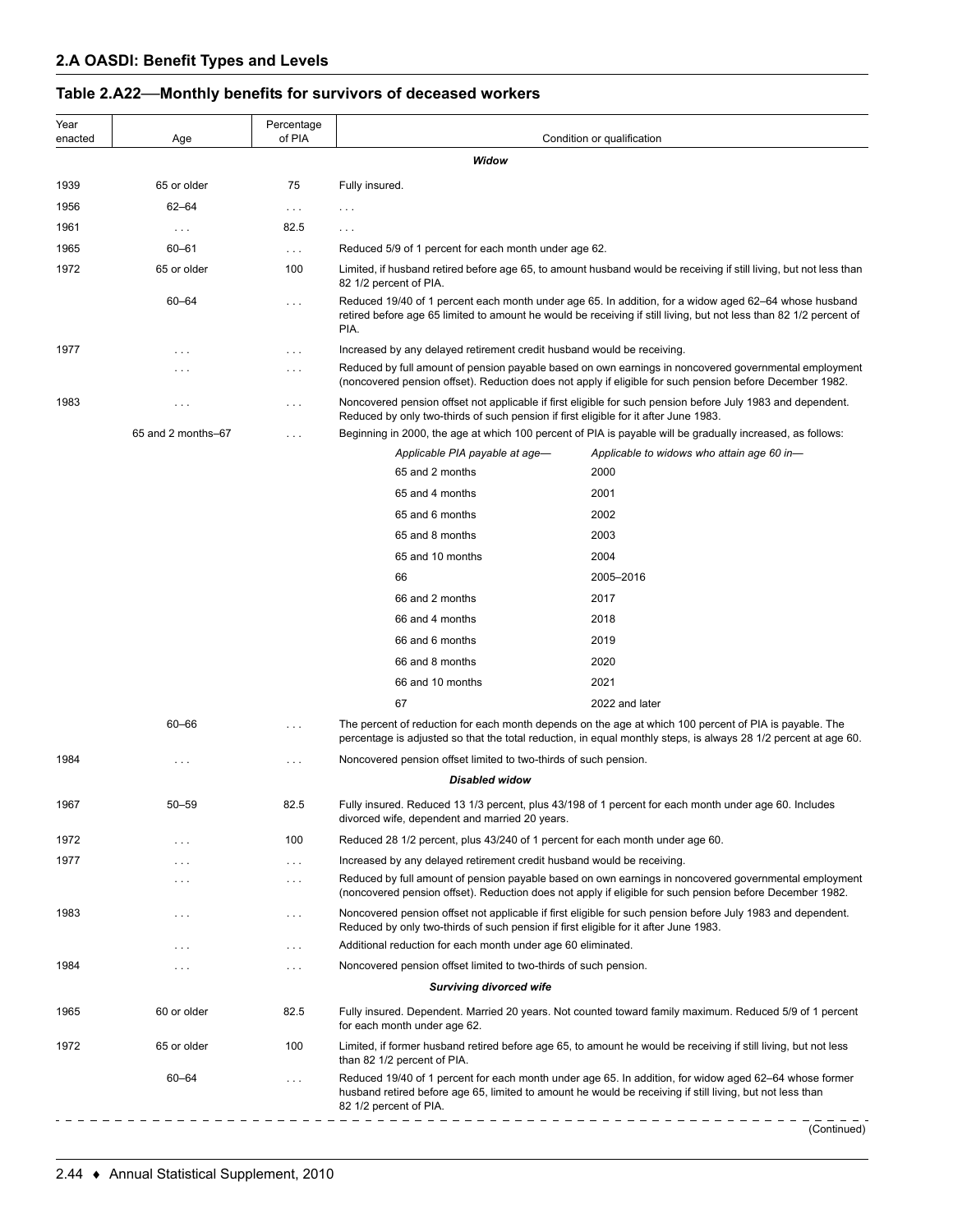| Year<br>enacted | Age                                    | Percentage<br>of PIA | Condition or qualification                                                                                                                                                                                                                |  |  |  |  |
|-----------------|----------------------------------------|----------------------|-------------------------------------------------------------------------------------------------------------------------------------------------------------------------------------------------------------------------------------------|--|--|--|--|
|                 | <b>Surviving divorced wife (cont.)</b> |                      |                                                                                                                                                                                                                                           |  |  |  |  |
| 1977            |                                        |                      |                                                                                                                                                                                                                                           |  |  |  |  |
|                 | $\cdots$<br>$\cdots$                   | $\cdots$<br>$\cdots$ | Dependency requirement eliminated.<br>Increased by any delayed retirement increment former husband would be receiving.                                                                                                                    |  |  |  |  |
|                 | $\cdots$                               | $\cdots$             | Married 10 years.                                                                                                                                                                                                                         |  |  |  |  |
|                 | $\cdots$                               | $\cdots$             | Reduced by full amount of pension payable based on own earnings in noncovered governmental employment<br>(noncovered pension offset). Reduction does not apply if eligible for such pension before December 1982 and<br>married 20 years. |  |  |  |  |
| 1983            | $\cdots$                               | $\sim 100$           | Noncovered pension offset provision not applicable if first eligible for such pension before July 1983 and<br>dependent. Reduced by only two-thirds of such pension if first eligible for it after June 1983.                             |  |  |  |  |
|                 | 65 and 2 months-67                     | $\cdots$             | Beginning in 2000, the age at which 100 percent of PIA is payable will be gradually increased (see Widow).                                                                                                                                |  |  |  |  |
|                 | 60-66                                  | $\cdots$             | The percent of reduction for each month depends on the age at which 100 percent of PIA is payable. The<br>percentage is adjusted so that the total reduction, in equal monthly steps, is always 28 1/2 percent at age 60.                 |  |  |  |  |
| 1984            | $\cdots$                               | $\cdots$             | Noncovered pension offset limited to two-thirds of such pension.                                                                                                                                                                          |  |  |  |  |
|                 |                                        |                      | <b>Disabled surviving divorced wife</b>                                                                                                                                                                                                   |  |  |  |  |
| 1967            | $50 - 59$                              | 82.5                 | Fully insured. Dependent. Married 20 years. Not counted toward family maximum. Reduced 13 1/3 percent,<br>plus 43/198 of 1 percent for each month under age 62.                                                                           |  |  |  |  |
| 1972            | $\cdots$                               | 100                  | Reduced 28 1/2 percent, plus 43/240 of 1 percent for each month under age 60.                                                                                                                                                             |  |  |  |  |
|                 | $\cdots$                               | $\ldots$ .           | Dependency requirement eliminated.                                                                                                                                                                                                        |  |  |  |  |
| 1977            | $\cdots$                               | $\cdots$             | Increased by any delayed retirement increment husband (or former husband) would be receiving.                                                                                                                                             |  |  |  |  |
|                 | $\cdots$                               | $\cdots$             | Married 10 years.                                                                                                                                                                                                                         |  |  |  |  |
|                 | $\cdots$                               | $\cdots$             | Reduced by full amount of pension payable based on own earnings in noncovered governmental employment<br>(noncovered pension offset). Reduction does not apply if eligible for such pension before December 1982 and<br>married 20 years. |  |  |  |  |
| 1983            | $\cdots$                               | $\cdots$             | Noncovered pension offset not applicable if first eligible for such pension before July 1983 and dependent.<br>Reduced by only two-thirds of such pension if first eligible for it after June 1983.                                       |  |  |  |  |
|                 | $\cdots$                               | $\cdots$             | Additional reduction for each month under age 60 eliminated.                                                                                                                                                                              |  |  |  |  |
| 1984            | $\cdots$                               | $\cdots$             | Noncovered pension offset limited to two-thirds of such pension.                                                                                                                                                                          |  |  |  |  |
|                 |                                        |                      | <b>Widowed mother</b>                                                                                                                                                                                                                     |  |  |  |  |
| 1939            | Under 65                               | 75                   | Fully or currently insured. Caring for eligible child.                                                                                                                                                                                    |  |  |  |  |
| 1965            | $\cdots$                               | $\ldots$ .           | Eligible child excludes student over age 18.                                                                                                                                                                                              |  |  |  |  |
| 1977            | $\cdots$                               | $\cdots$             | Reduced by full amount of pension payable based on own earnings in noncovered governmental employment<br>(noncovered pension offset). Reduction does not apply if eligible for such pension before December 1982.                         |  |  |  |  |
| 1981            | $\cdots$                               | $\cdots$             | Eligible child excludes nondisabled child aged 16–17.                                                                                                                                                                                     |  |  |  |  |
| 1983            | $\cdots$                               | $\cdots$             | Noncovered pension offset not applicable if first eligible for such pension before July 1983 and dependent.<br>Reduced by only two-thirds of such pension if first eligible for it after June 1983.                                       |  |  |  |  |
| 1984            |                                        |                      | Noncovered pension offset limited to two-thirds of such pension.                                                                                                                                                                          |  |  |  |  |
|                 |                                        |                      | <b>Surviving divorced mother</b>                                                                                                                                                                                                          |  |  |  |  |
| 1950            | Under 65                               | 75                   | Fully or currently insured. Caring for eligible child. Dependent. Not counted toward family maximum.                                                                                                                                      |  |  |  |  |
| 1965            | $\cdots$                               | $\cdots$             | Eligible child excludes student over age 18.                                                                                                                                                                                              |  |  |  |  |
| 1972            | $\cdots$                               | $\cdots$             | Dependency requirement eliminated.                                                                                                                                                                                                        |  |  |  |  |
| 1977            | $\cdots$                               | $\cdots$             | Reduced by full amount of pension payable based on own earnings in noncovered governmental employment<br>(noncovered pension offset). Reduction does not apply if eligible for such pension before December 1982.                         |  |  |  |  |
| 1981            | $\cdots$                               | $\cdots$             | Eligible child excludes nondisabled child aged 16-17.                                                                                                                                                                                     |  |  |  |  |
| 1983            | $\cdots$                               | $\cdots$             | Noncovered pension offset not applicable if first eligible for such pension before July 1983 and dependent.<br>Reduced by only two-thirds of such pension if first eligible for it after June 1983.                                       |  |  |  |  |
| 1984            |                                        | $\cdots$             | Noncovered pension offset limited to two-thirds of such pension.                                                                                                                                                                          |  |  |  |  |
|                 |                                        |                      | (Continued)                                                                                                                                                                                                                               |  |  |  |  |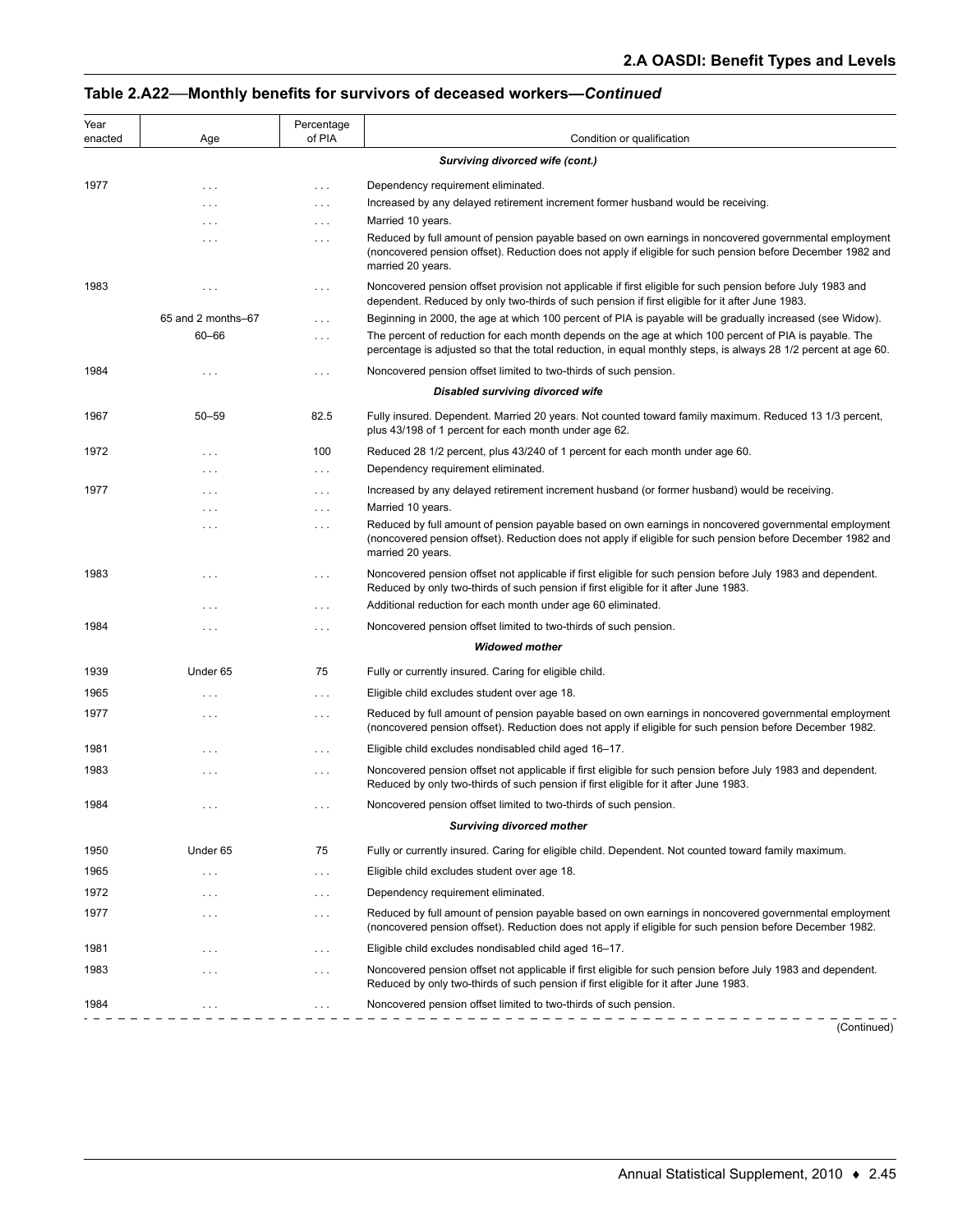| Year<br>enacted | Age                | Percentage<br>of PIA | Condition or qualification                                                                                                                                                                                                                                       |
|-----------------|--------------------|----------------------|------------------------------------------------------------------------------------------------------------------------------------------------------------------------------------------------------------------------------------------------------------------|
|                 |                    |                      | <b>Child</b>                                                                                                                                                                                                                                                     |
| 1939            | Under 18           | 50                   | Fully or currently insured. <sup>a</sup> Student aged 16-17.                                                                                                                                                                                                     |
| 1946            | .                  | $\ldots$             | Student requirement eliminated.                                                                                                                                                                                                                                  |
| 1950            | .                  | $\cdots$             | Plus 25 percent of PIA divided among the children.                                                                                                                                                                                                               |
| 1960            | .                  | 75                   | Additional 25 percent of PIA eliminated.                                                                                                                                                                                                                         |
| 1965            | .                  | $\cdots$             | Full-time student.                                                                                                                                                                                                                                               |
| 1972            | .                  | $\ldots$ .           | Benefits extended to end of quarter or semester in which 22nd birthday occurs while undergraduate student.                                                                                                                                                       |
|                 | $\cdots$           | $\cdots$             | Includes grandchild under certain circumstances.                                                                                                                                                                                                                 |
| 1981            | $18 - 22$          | $\cdots$             | Student category eliminated (to be phased out gradually for those entitled before May 1982), except for<br>elementary or secondary school students under age 19.                                                                                                 |
| 1996            | .                  | $\ldots$ .           | Stepchildren must be dependent on worker.                                                                                                                                                                                                                        |
|                 |                    |                      | <b>Disabled child</b>                                                                                                                                                                                                                                            |
| 1956            | 18 or older        | 50                   | Fully or currently insured. <sup>a</sup> Disabled before age 18. Plus 25 percent of PIA divided among the children.                                                                                                                                              |
| 1960            | .                  | 75                   | Additional 25 percent of PIA eliminated.                                                                                                                                                                                                                         |
| 1972            | $\cdots$           | $\cdots$             | Disabled before age 22.                                                                                                                                                                                                                                          |
|                 | .                  | $\cdots$             | Includes grandchild under certain circumstances.                                                                                                                                                                                                                 |
|                 |                    |                      | Parent                                                                                                                                                                                                                                                           |
| 1939            | 65 or older        | 50                   | Fully insured. Dependent. No surviving widow or child under age 18.                                                                                                                                                                                              |
| 1946            | $\cdots$           | $\sim$ $\sim$ $\sim$ | No surviving eligible widow or child.                                                                                                                                                                                                                            |
| 1950            | $\cdots$           | 75                   | $\cdots$                                                                                                                                                                                                                                                         |
| 1956            | $62 - 64$          | $\sim$ $\sim$ $\sim$ | Women.                                                                                                                                                                                                                                                           |
| 1958            | $\cdots$           | $\sim$ $\sim$ $\sim$ | No-other-survivor requirement eliminated.                                                                                                                                                                                                                        |
| 1961            | 62 or older        | 82.5                 | 75 percent each if two parents.                                                                                                                                                                                                                                  |
|                 |                    |                      | Widower                                                                                                                                                                                                                                                          |
| 1950            | 65 or older        | 75                   | Fully and currently insured. Dependent.                                                                                                                                                                                                                          |
| 1961            | 62 or older        | 82.5                 | $\cdots$                                                                                                                                                                                                                                                         |
| 1967            | $\cdots$           | $\sim$ $\sim$ $\sim$ | Currently insured requirement eliminated.                                                                                                                                                                                                                        |
| 1972            | 65 or older        | 100                  | Limited, if wife retired before age 65, to amount wife would be receiving if still living, but not less than<br>82 1/2 percent of PIA.                                                                                                                           |
|                 | $60 - 64$          | $\ldots$ .           | Reduced 19/40 of 1 percent for each month under age 65. In addition, for a widower aged 62–64 whose wife<br>retired before age 65, limited to amount she would be receiving if still living, but not less than 82 1/2 percent of<br>PIA.                         |
| 1977            |                    | $\cdots$             | Dependency requirement eliminated.                                                                                                                                                                                                                               |
|                 | $\cdots$           | $\cdots$             | Increased by any delayed retirement increment wife would be receiving.                                                                                                                                                                                           |
|                 |                    | $\cdots$             | Reduced by full amount of pension payable based on own earnings in noncovered governmental employment<br>(noncovered pension offset). Reduction does not apply if eligible for such pension before December 1982,<br>dependent, and not remarried before age 60. |
| 1983            | $\cdots$           | $\cdots$             | Noncovered pension offset not applicable if first eligible for such pension before July 1983 and dependent.<br>Reduced by only two-thirds of such pension if first eligible for it after June 1983.                                                              |
|                 | 65 and 2 months-67 | $\cdots$             | Beginning in 2000, the age at which 100 percent of PIA is payable will be gradually increased (see Widow).                                                                                                                                                       |
|                 | 60-66              | $\ldots$ .           | The percent of reduction for each month depends on the age at which 100 percent of PIA is payable. The<br>percentage is adjusted so that the total reduction, in equal monthly steps, is always 28 1/2 percent at age 60.                                        |
| 1984            | .                  | $\ldots$ .           | Noncovered pension offset limited to two-thirds of such pension.                                                                                                                                                                                                 |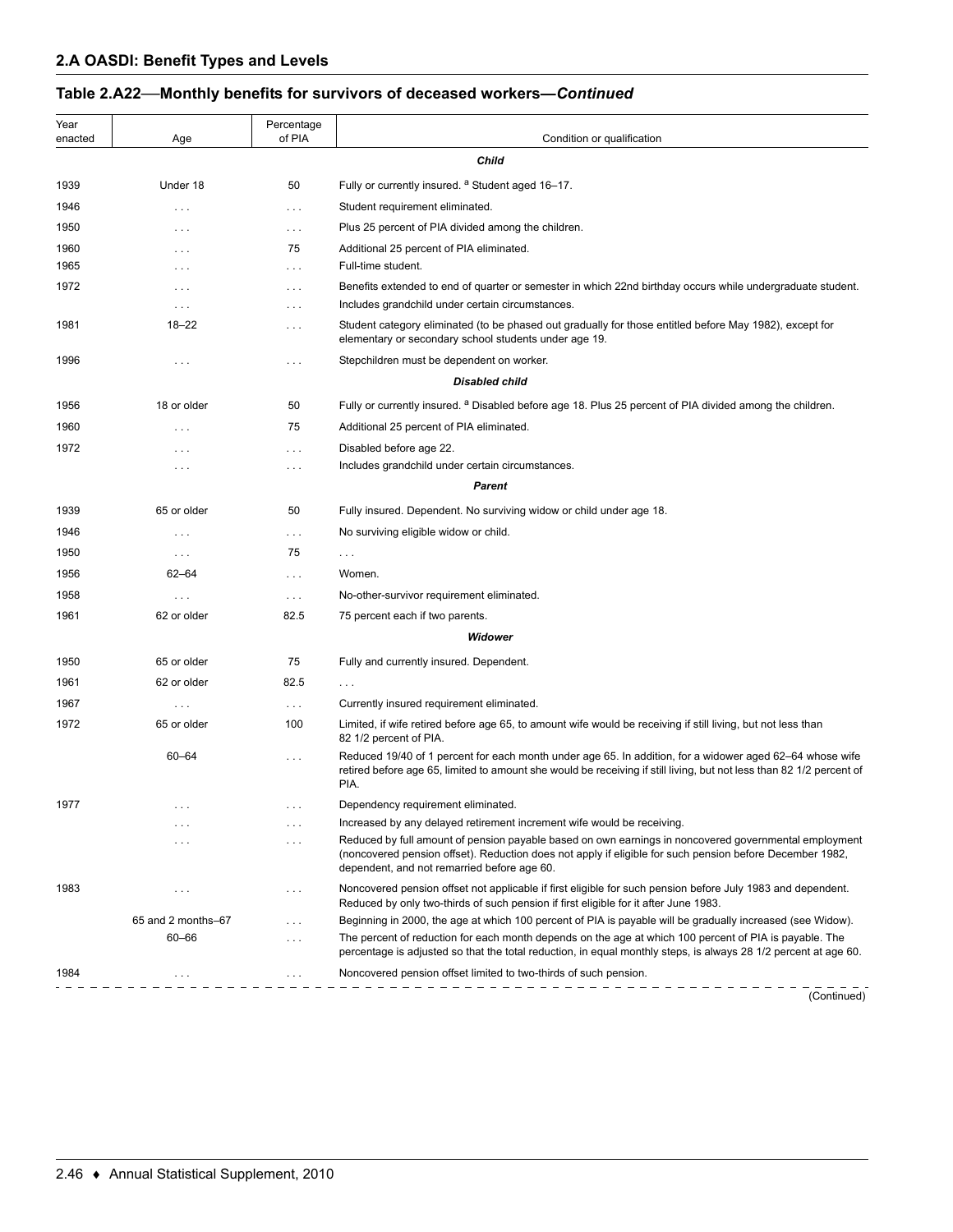| Year<br>enacted   | Age                  | Percentage<br>of PIA | Condition or qualification                                                                                                                                                                                                                                                                                                                                                                                                           |
|-------------------|----------------------|----------------------|--------------------------------------------------------------------------------------------------------------------------------------------------------------------------------------------------------------------------------------------------------------------------------------------------------------------------------------------------------------------------------------------------------------------------------------|
|                   |                      |                      | <b>Disabled widower</b>                                                                                                                                                                                                                                                                                                                                                                                                              |
| 1967              | $50 - 61$            | 82.5                 | Fully insured. Dependent. Reduced 5/9 of 1 percent per month between ages 60–62, plus 43/198 of 1 percent<br>for each month under age 60.                                                                                                                                                                                                                                                                                            |
| 1972              | $50 - 59$            | 100                  | Reduced 28 1/2 percent, plus 43/240 of 1 percent for each month under age 60. Disability requirement<br>eliminated for ages 60–61.                                                                                                                                                                                                                                                                                                   |
|                   | $\ldots$             | $\sim$ $\sim$ $\sim$ | Dependency requirement eliminated.                                                                                                                                                                                                                                                                                                                                                                                                   |
| 1977              | $\cdots$             | $\ldots$             | Increased by any delayed retirement increment wife would be receiving.                                                                                                                                                                                                                                                                                                                                                               |
|                   | $\cdots$             | $\ldots$             | Reduced by full amount of pension payable based on own earnings in noncovered governmental employment<br>(noncovered pension offset). Reduction does not apply if eligible for such pension before December 1982,<br>dependent, and not remarried before age 60.                                                                                                                                                                     |
| 1983              | $\cdots$             | $\ldots$ .           | Noncovered pension offset not applicable if first eligible for such pension before July 1983 and dependent.<br>Reduced by only two-thirds of such pension if first eligible for it after June 1983.                                                                                                                                                                                                                                  |
|                   | $\sim$ $\sim$ $\sim$ | $\cdots$             | Additional reduction for each month under age 60 eliminated.                                                                                                                                                                                                                                                                                                                                                                         |
| 1984              | $\cdots$             | $\ldots$             | Noncovered pension offset limited to two-thirds of such pension.                                                                                                                                                                                                                                                                                                                                                                     |
|                   |                      |                      | <b>Surviving divorced husband</b>                                                                                                                                                                                                                                                                                                                                                                                                    |
| 1980 <sup>b</sup> | 65 or older          | 100                  | Fully insured. Married 10 years. Increased by any delayed retirement credit former wife would be receiving.<br>Limited, if former wife retired before age 65, to amount she would be receiving if still living, but not less than<br>82 1/2 percent of PIA. Not counted toward family maximum. Reduced by full amount of pension payable<br>based on own earnings in noncovered governmental employment (noncovered pension offset). |
|                   | $60 - 64$            | $\sim$ $\sim$ $\sim$ | Reduced 19/40 of 1 percent for each month under age 65. In addition, for a widower aged 62–64 whose wife<br>retired before age 65, limited to amount she would be receiving if still living, but not less than 82 1/2 percent of<br>PIA.                                                                                                                                                                                             |
| 1983              | $\cdots$             | $\ldots$ .           | Noncovered pension offset provision not applicable if first eligible for such pension before July 1983 and<br>dependent. Reduced by only two-thirds of such pension if first eligible for it after June 1983.                                                                                                                                                                                                                        |
|                   | 65 and 2 months-67   | $\sim$ $\sim$ $\sim$ | Beginning in 2000, the age at which 100 percent of PIA is payable will be gradually increased (see Widow).                                                                                                                                                                                                                                                                                                                           |
|                   | $60 - 66$            | $\ldots$             | The percent of reduction for each month depends on the age at which 100 percent of PIA is payable. The<br>percentage is adjusted so that the total reduction, in equal monthly steps, is always 28 1/2 percent at age 60.                                                                                                                                                                                                            |
| 1984              | $\cdots$             | $\ldots$             | Noncovered pension offset limited to two-thirds of such pension.                                                                                                                                                                                                                                                                                                                                                                     |
|                   |                      |                      | Disabled surviving divorced husband                                                                                                                                                                                                                                                                                                                                                                                                  |
| 1980 <sup>b</sup> | $50 - 59$            | 100                  | Fully insured. Married 10 years. Increased by any delayed retirement credit former wife would be receiving.<br>Reduced 28 1/2 percent, plus 43/240 of 1 percent for each month under age 60. Not counted toward family<br>maximum. Reduced by full amount of pension payable based on own earnings in noncovered employment<br>(noncovered pension offset).                                                                          |
| 1983              | $\cdots$             | $\cdots$             | Noncovered pension offset provision not applicable if first eligible for such pension before July 1983 and<br>dependent. Reduced by only two-thirds of such pension if first eligible for it after June 1983.                                                                                                                                                                                                                        |
|                   | $\cdots$             | $\cdots$             | Additional reduction for each month under age 60 eliminated.                                                                                                                                                                                                                                                                                                                                                                         |
| 1984              | $\cdots$             | $\ldots$             | Noncovered pension offset limited to two-thirds of such pension.                                                                                                                                                                                                                                                                                                                                                                     |
|                   |                      |                      | <b>Widowed father</b>                                                                                                                                                                                                                                                                                                                                                                                                                |
| 1975 <sup>c</sup> | Under 65             | 75                   | Fully or currently insured. Caring for eligible child under age 18.                                                                                                                                                                                                                                                                                                                                                                  |
| 1977              | $\cdots$             | $\ldots$             | Reduced by full amount of pension payable based on own earnings in noncovered governmental employment<br>(noncovered pension offset). Reduction does not apply if eligible for such pension before December 1982.                                                                                                                                                                                                                    |
| 1981              | $\cdots$             | $\cdots$             | Eligible child excludes nondisabled child aged 16-17.                                                                                                                                                                                                                                                                                                                                                                                |
| 1983              | $\cdots$             | $\ldots$             | Noncovered pension offset provision not applicable if first eligible for such pension before July 1983 and<br>dependent. Reduced by only two-thirds of such pension if first eligible for it after June 1983.                                                                                                                                                                                                                        |
| 1984              | $\cdots$             | $\ldots$             | Noncovered pension offset to two-thirds of such pension.                                                                                                                                                                                                                                                                                                                                                                             |
|                   |                      |                      |                                                                                                                                                                                                                                                                                                                                                                                                                                      |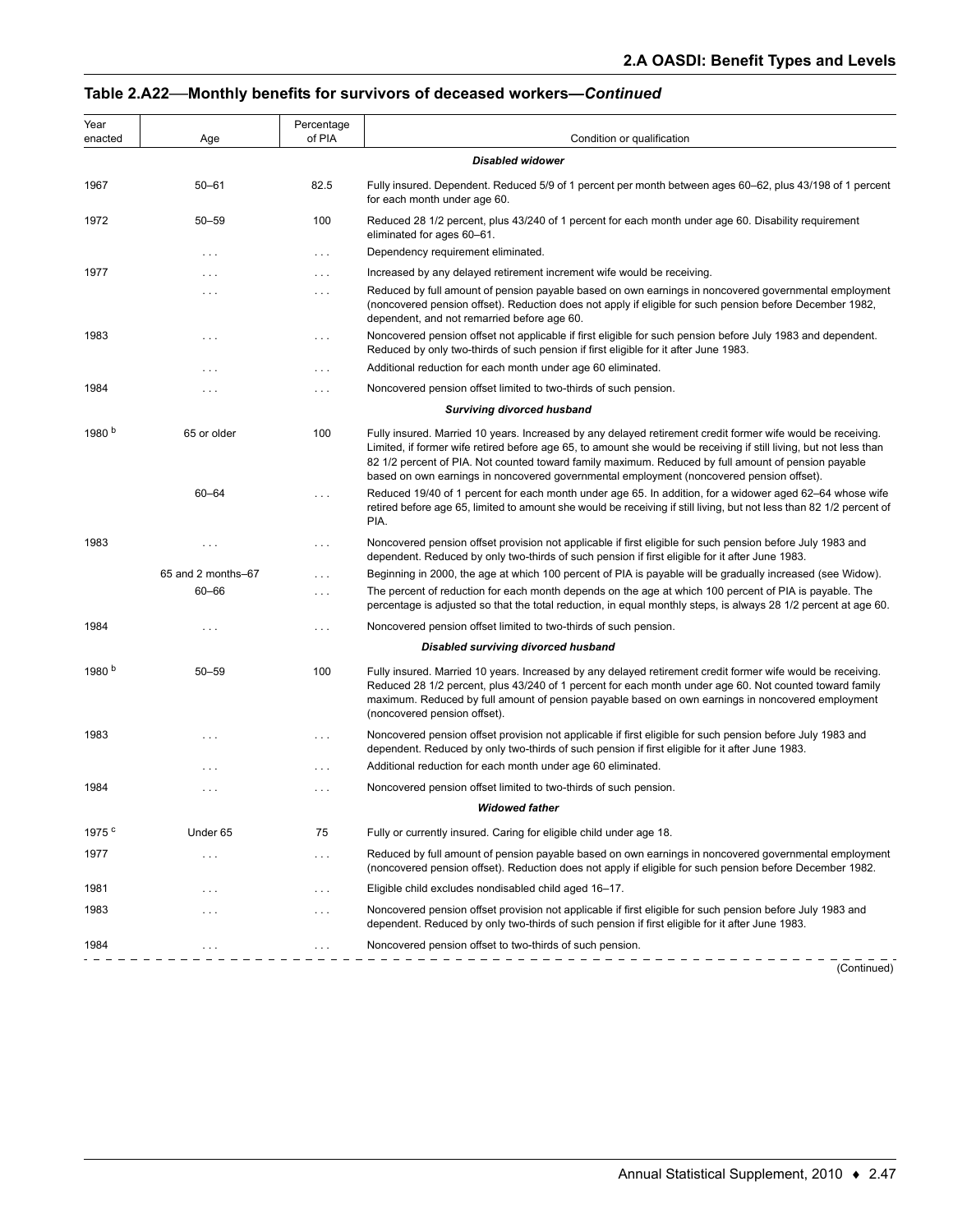| Year<br>enacted | Age      | Percentage<br>of PIA | Condition or qualification                                                                                                                                                                                    |
|-----------------|----------|----------------------|---------------------------------------------------------------------------------------------------------------------------------------------------------------------------------------------------------------|
|                 |          |                      | <b>Surviving divorced father</b>                                                                                                                                                                              |
| 1979 $d$        | Under 65 | 75                   | Fully or currently insured. Caring for eligible child under age 18. Reduced by full amount of pension payable<br>based on own earnings in noncovered governmental employment (noncovered pension offset).     |
| 1981            | $\cdots$ | $\cdots$             | Eligible child excludes nondisabled child aged 16-17.                                                                                                                                                         |
| 1983            | $\cdots$ | $\cdots$             | Noncovered pension offset provision not applicable if first eligible for such pension before July 1983 and<br>dependent. Reduced by only two-thirds of such pension if first eligible for it after June 1983. |
| 1984            | $\cdots$ | $\cdots$             | Noncovered pension offset limited to two-thirds of such pension.                                                                                                                                              |

SOURCES: Social Security Act of 1935 (the Act), as amended through December 31, 2009; regulations issued under the Act; and precedential case decisions (rulings). Specific laws, regulations, rulings, legislation, and a link to the *Federal Register* can be found at the Social Security Program Rules page (http://www.socialsecurity.gov/ regulations/index.htm).

NOTE: PIA = primary insurance amount; . . . = not applicable.

- a. Under the Act of 1939, generally not available to child of married female worker. Under the Act of 1950, available if female worker is fully and currently insured; currently insured requirement eliminated by the Act of 1967.
- b. Oregon District Court decision in *Ambrose v. Harris*, July 17, 1980. Statutory change enacted in 1983.
- c. Supreme Court decision in *Weinberger v. Wiesenfeld*, March 19, 1975. Statutory change enacted in 1983.
- d. Western District Court decision in *Yates v. Califano*, January 28, 1979. Statutory change enacted in 1983.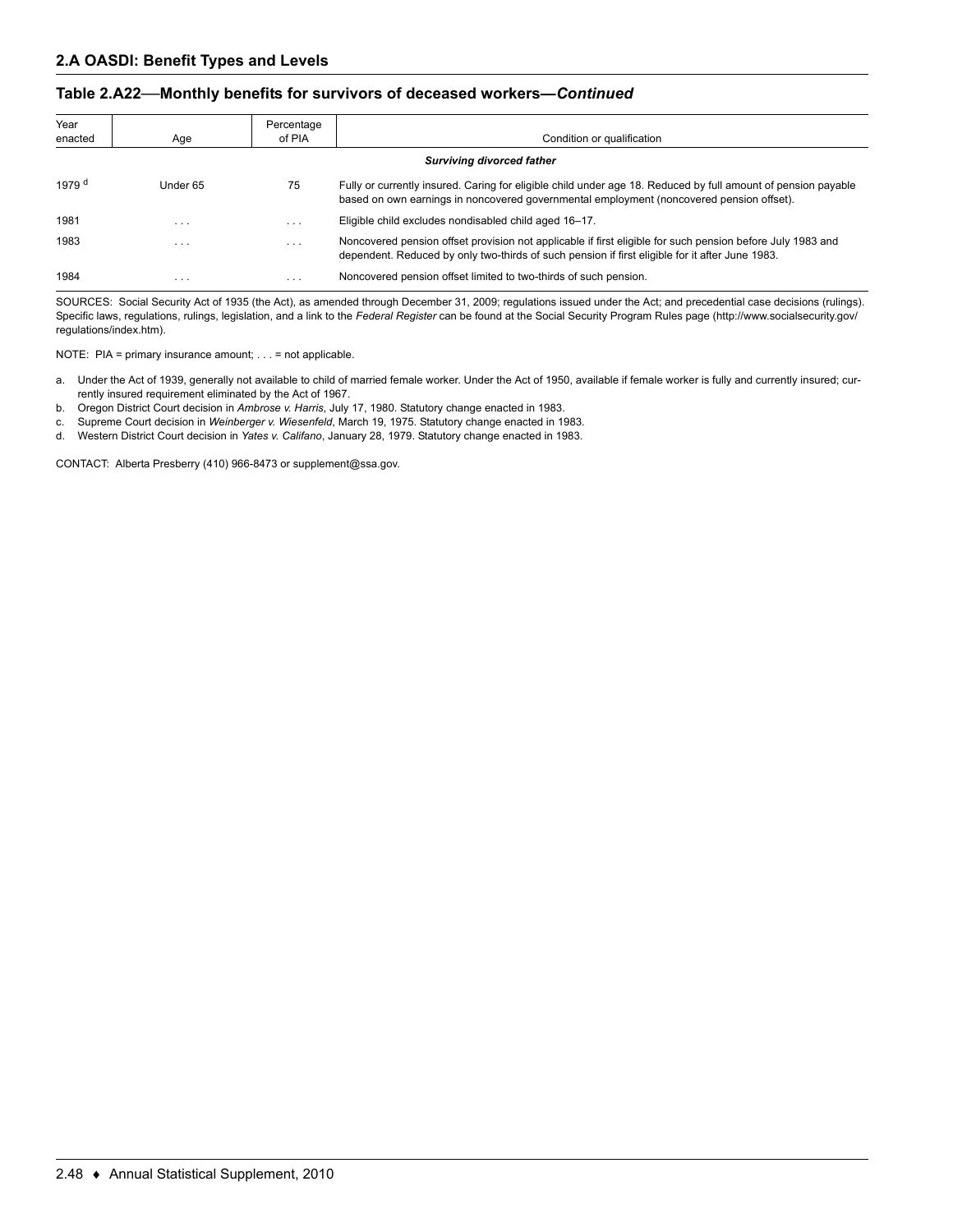### **Table 2.A23—Monthly benefits for transitionally insured workers and their spouses and surviving spouses, aged 72 before 1969**

| Type of benefit | Effective date | Amount                                                                             |
|-----------------|----------------|------------------------------------------------------------------------------------|
|                 |                | Enacted in 1965                                                                    |
| Worker          | September 1965 | \$35.00                                                                            |
|                 | October 1966   | Same as benefit for individual receiving special age-72 benefits (see Table 2.A24) |
| Wife            | September 1963 | One-half of worker's benefit                                                       |
| Widow           | September 1963 | Same as worker's benefit                                                           |
|                 |                | <b>Enacted in 1983</b>                                                             |
| Husband         | May 1983       | One-half of worker's benefit                                                       |
| Widower         | May 1983       | Same as worker's benefit                                                           |

SOURCES: Social Security Act of 1935 (the Act), as amended through December 31, 2009; regulations issued under the Act; and precedential case decisions (rulings). Specific laws, regulations, rulings, legislation, and a link to the *Federal Register* can be found at the Social Security Program Rules page (http://www.socialsecurity.gov/ regulations/index.htm).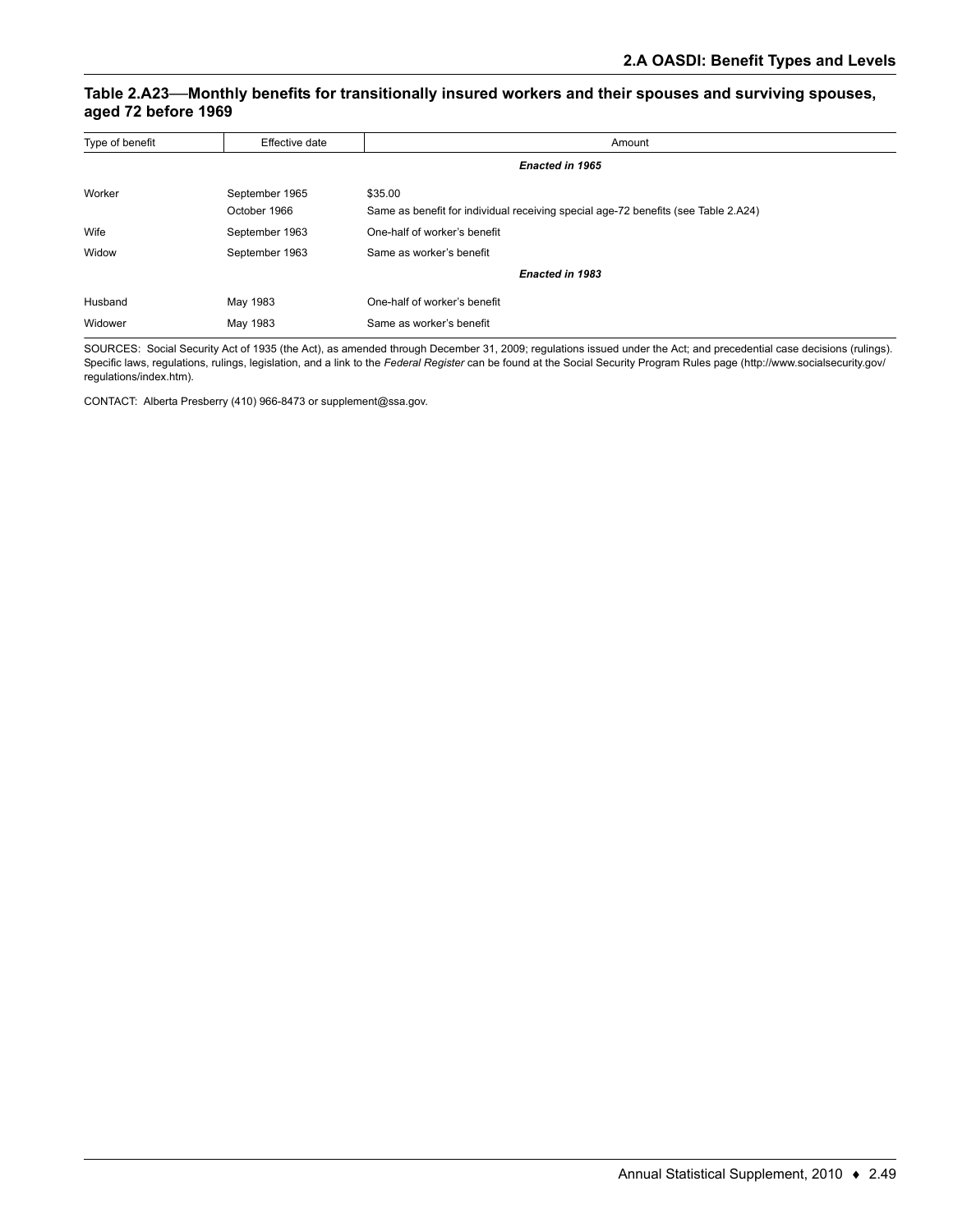## **Table 2.A24—Monthly benefits for individuals and couples insured for special age-72 (Prouty) benefits**

|                   |                    |          | Amount <sup>a</sup> (dollars) |          |
|-------------------|--------------------|----------|-------------------------------|----------|
| Year enacted      | Effective date     | Age      | Individual                    | Couple   |
| 1966              | October 1966       | 72       | 35.00                         | 52.50    |
| 1967              | February 1968      | $\cdots$ | 40.00                         | 60.00    |
| 1969              | January 1970       | $\cdots$ | 46.00                         | 69.00    |
| 1971              | January 1971       | $\cdots$ | 48.30                         | 72.50    |
| 1972 <sup>b</sup> | September 1972     | $\cdots$ | 58.00                         | 87.00    |
| 1973 <sup>c</sup> | June-December 1974 | $\cdots$ | 61.50                         | 92.30    |
| 1973 <sup>d</sup> | March 1974         | $\cdots$ | 62.10                         | 93.20    |
|                   | <b>June 1974</b>   | $\cdots$ | 64.40                         | 96.60    |
|                   | June 1975          | $\cdots$ | 69.50                         | 104.40   |
|                   | <b>June 1976</b>   | $\cdots$ | 74.10                         | 111.20   |
|                   | <b>June 1977</b>   | $\cdots$ | 78.50                         | 117.80   |
|                   | <b>June 1978</b>   | $\cdots$ | 83.70                         | 125.60   |
|                   | <b>June 1979</b>   | $\cdots$ | 92.00                         | 138.10   |
|                   | <b>June 1980</b>   | $\cdots$ | 105.20                        | 157.90   |
|                   | <b>June 1981</b>   | $\cdots$ | 117.00                        | 175.70   |
|                   | <b>June 1982</b>   | $\cdots$ | 125.60                        | 188.60   |
| 1983 <sup>e</sup> | December 1983      | $\cdots$ | 129.90                        | $\cdots$ |
|                   | December 1984      | $\cdots$ | 134.40                        | $\cdots$ |
|                   | December 1985      | $\cdots$ | 138.50                        | $\cdots$ |
|                   | December 1986      | $\cdots$ | 140.30                        | $\cdots$ |
|                   | December 1987      | $\cdots$ | 146.10                        | $\cdots$ |
|                   | December 1988      | $\cdots$ | 151.90                        | $\cdots$ |
|                   | December 1989      | $\cdots$ | 159.00                        | $\cdots$ |
|                   |                    |          |                               |          |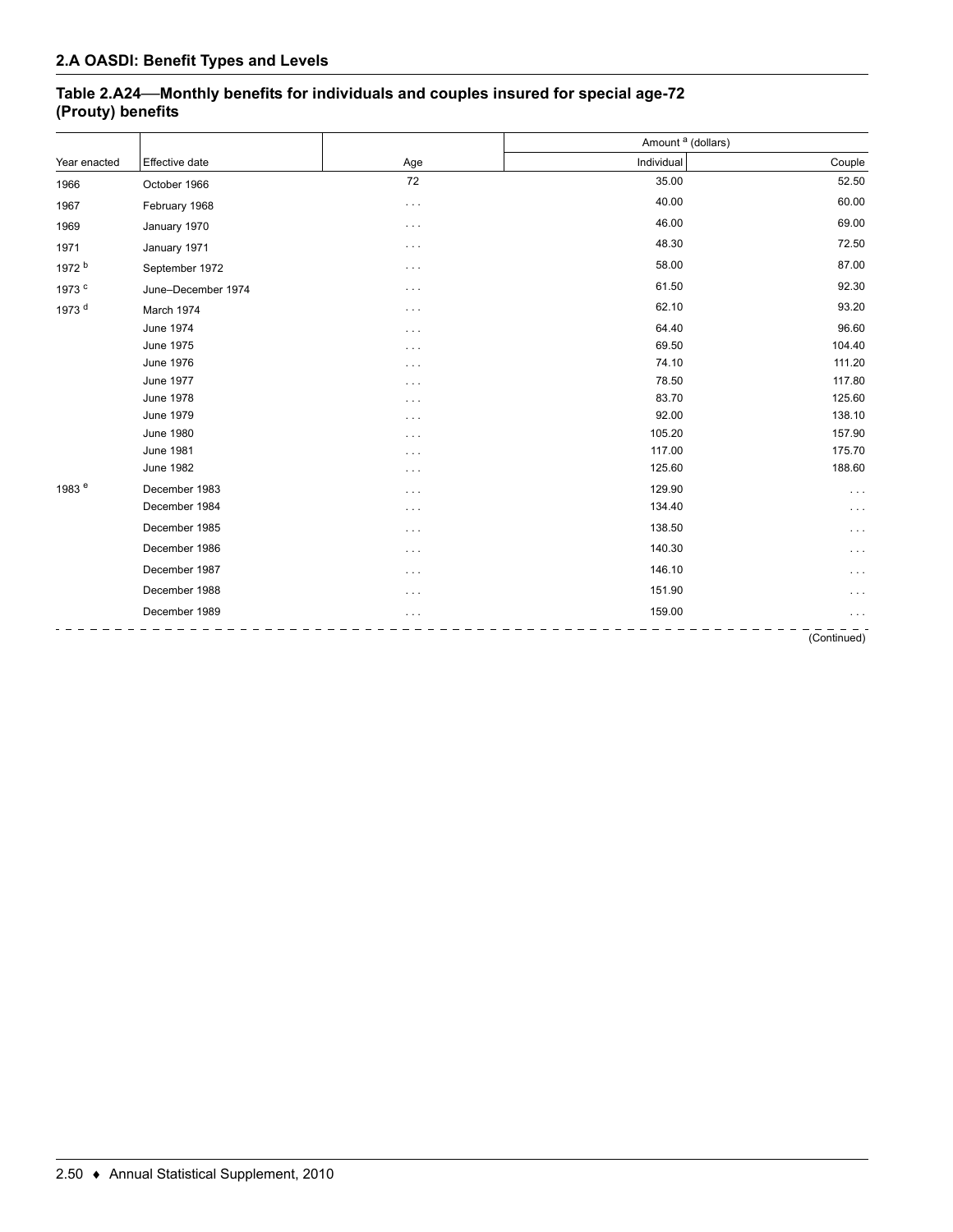#### **Table 2.A24—Monthly benefits for individuals and couples insured for special age-72 (Prouty) benefits—***Continued*

|                            |                             | Amount <sup>a</sup> (dollars) |                      |  |
|----------------------------|-----------------------------|-------------------------------|----------------------|--|
| Effective date             | Age                         | Individual                    | Couple               |  |
| December 1990              | 72 before 1972 <sup>f</sup> | 167.50                        | $\cdots$             |  |
| December 1991              | $\sim$ $\sim$ $\sim$        | 173.60                        | $\cdots$             |  |
| December 1992              | $\cdots$                    | 178.80                        | $\sim$ $\sim$ $\sim$ |  |
| December 1993              | $\cdots$                    | 183.40                        | $\cdots$             |  |
| December 1994              | $\cdots$                    | 188.50                        | $\cdots$             |  |
| December 1995              | $\cdots$                    | 193.40                        | $\cdots$             |  |
| December 1996              | $\cdots$                    | 199.00                        | $\sim$ $\sim$ $\sim$ |  |
| December 1997              | $\cdots$                    | 203.10                        | $\cdots$             |  |
| December 1998              | $\cdots$                    | 205.70                        | $\cdots$             |  |
| December 1999 <sup>9</sup> | $\cdots$                    | 210.80                        | $\cdots$             |  |
| December 2000              | $\cdots$                    | 218.10                        | $\cdots$             |  |
| December 2001              | $\cdots$                    | 223.70                        | $\cdots$             |  |
| December 2002              | $\sim$ $\sim$ $\sim$        | 226.80                        | $\cdots$             |  |
| December 2003              | $\cdots$                    | 231.50                        | $\sim$ $\sim$ $\sim$ |  |
| December 2004              | $\cdots$                    | 237.70                        | $\cdots$             |  |
| December 2005              | $\cdots$                    | 247.40                        | $\cdots$             |  |
| December 2006              | $\cdots$                    | 255.50                        | $\cdots$             |  |
| December 2007              | $\cdots$                    | 261.30                        | $\cdots$             |  |
| December 2008              | $\cdots$                    | 276.40                        | $\cdots$             |  |
| December 2009              | $\cdots$                    | 276.40                        |                      |  |
|                            |                             |                               |                      |  |

SOURCES: Social Security Act of 1935 (the Act), as amended through December 31, 2009; regulations issued under the Act; and precedential case decisions (rulings). Specific laws, regulations, rulings, legislation, and a link to the *Federal Register* can be found at the Social Security Program Rules page (http://www.socialsecurity.gov/ regulations/index.htm). Social Security Administration, "Cost-of-Living Increase and Other Determinations for 2010," *Federal Register*, vol. 74, no. 207 (October 28, 2009).

NOTE: . . . = not applicable.

- a. Monthly benefit reduced by amount of any government pension excluding workers' compensation benefits and veterans' compensation for service-connected disability or death. Not available for persons receiving assistance.
- b. Provision for future automatic cost-of-living adjustments (COLAs).
- c. Suspended by legislation in 1973.
- d. Beginning June 1975, subject to automatic COLAs. Benefits no longer available to persons receiving payments under the Supplemental Security Income program.
- e. Separate rate for couples eliminated. Rate for individuals applied to all beneficiaries.
- f. Effective for applications after November 5, 1990.
- g. The COLA for December 1999 was originally determined to be 2.4 percent, based on the Consumer Price Index (CPI). The underlying CPI was later recomputed by the Bureau of Labor Statistics; a 2.5 percent COLA would have been consistent with the recomputed CPI. Pursuant to Public Law 106-554, benefits were calculated and paid in August 2001 and later as if the COLA for December 1999 had been 2.5 percent. Affected beneficiaries received a one-time payment to cover the shortfall that occurred before August 2001.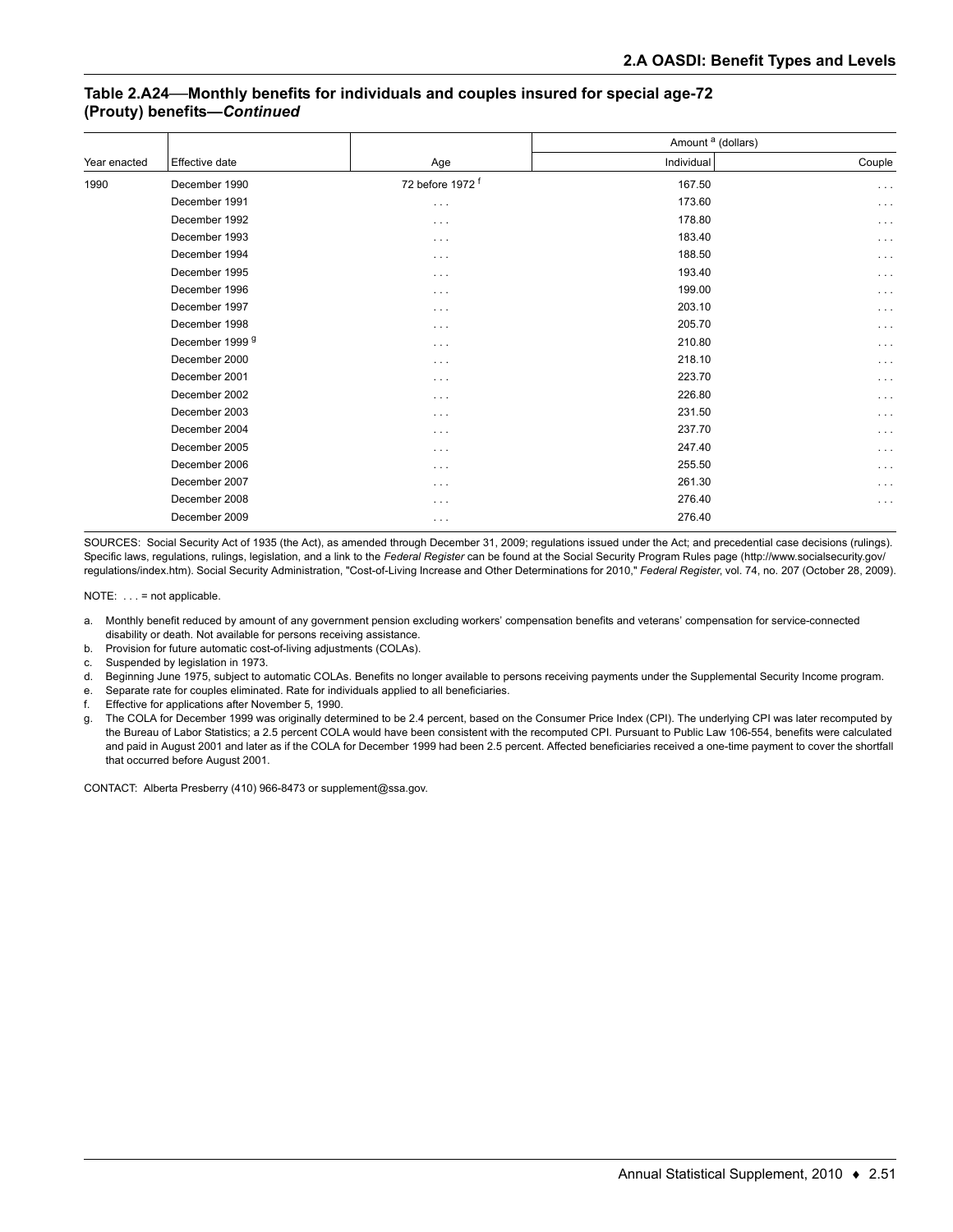#### **Table 2.A25—Lump-sum benefits and vocational rehabilitation services, by type of benefit**

| Year enacted | Provision                                                                                                                                                                                                                                                                                                   |  |  |  |  |  |
|--------------|-------------------------------------------------------------------------------------------------------------------------------------------------------------------------------------------------------------------------------------------------------------------------------------------------------------|--|--|--|--|--|
|              | Lump-sum refund                                                                                                                                                                                                                                                                                             |  |  |  |  |  |
| 1935         | Persons not insured at age 65 eligible for lump-sum refund equal to 3.5 percent of cumulative wage credits.                                                                                                                                                                                                 |  |  |  |  |  |
| 1939         | Lump-sum refund eliminated.                                                                                                                                                                                                                                                                                 |  |  |  |  |  |
|              | Lump-sum death payment                                                                                                                                                                                                                                                                                      |  |  |  |  |  |
| 1935         | Under age 65: 3.5 percent of cumulative wage credits. Aged 65 or older and fully insured: 3.5 percent of cumulative wage credits, less monthly benefits<br>received.                                                                                                                                        |  |  |  |  |  |
| 1939         | Fully and currently insured: 6 times PIA if no survivor eligible for monthly benefits.                                                                                                                                                                                                                      |  |  |  |  |  |
| 1950         | 3 times PIA for all deaths.                                                                                                                                                                                                                                                                                 |  |  |  |  |  |
| 1954         | 3 times PIA with maximum of \$255.                                                                                                                                                                                                                                                                          |  |  |  |  |  |
| 1981         | Payable only to a widow or widower who was living with the worker at time of the death or to a widow, widower, or children eligible for monthly benefits. <sup>a</sup>                                                                                                                                      |  |  |  |  |  |
|              | <b>Vocational rehabilitation services</b>                                                                                                                                                                                                                                                                   |  |  |  |  |  |
| 1965         | Available to selected disabled individuals. Costs of services payable from OASDI trust funds to state vocational rehabilitation agencies. Reimbursement<br>in any year may not exceed 1 percent of the total amount of OASDI disability benefits disbursed in the prior year.                               |  |  |  |  |  |
| 1972         | Maximum annual reimbursement increased to 1.25 percent for fiscal year ending June 30, 1973, and 1.50 percent thereafter.                                                                                                                                                                                   |  |  |  |  |  |
| 1981         | Reimbursement from trust funds for cost of rehabilitation services made if the services result in the disabled individual's return to work (performance of<br>substantial gainful activity for 9 consecutive months).                                                                                       |  |  |  |  |  |
| 1999         | Enhancements including expanded beneficiary choice of service providers and extended health care for beneficiaries who return to work.                                                                                                                                                                      |  |  |  |  |  |
|              | $\mathbf{r}$ , $\mathbf{r}$ , $\mathbf{r}$ , $\mathbf{r}$ , $\mathbf{r}$ , $\mathbf{r}$ , $\mathbf{r}$ , $\mathbf{r}$ , $\mathbf{r}$ , $\mathbf{r}$ , $\mathbf{r}$ , $\mathbf{r}$ , $\mathbf{r}$ , $\mathbf{r}$ , $\mathbf{r}$ , $\mathbf{r}$ , $\mathbf{r}$ , $\mathbf{r}$ , $\mathbf{r}$ , $\mathbf{r}$ , |  |  |  |  |  |

SOURCES: Social Security Act of 1935 (the Act), as amended through December 31, 2009; regulations issued under the Act; and precedential case decisions (rulings). Specific laws, regulations, rulings, legislation, and a link to the *Federal Register* can be found at the Social Security Program Rules page (http://www.socialsecurity.gov/ regulations/index.htm).

NOTE: OASDI = Old-Age, Survivors, and Disability Insurance; PIA = Primary Insurance Amount.

a. The amount of the lump sum is effectively fixed at \$255 because of increases in the pre-1981 PIA. The 1981 legislation eliminating the minimum PIA is not applicable to the calculation of the lump-sum death payment.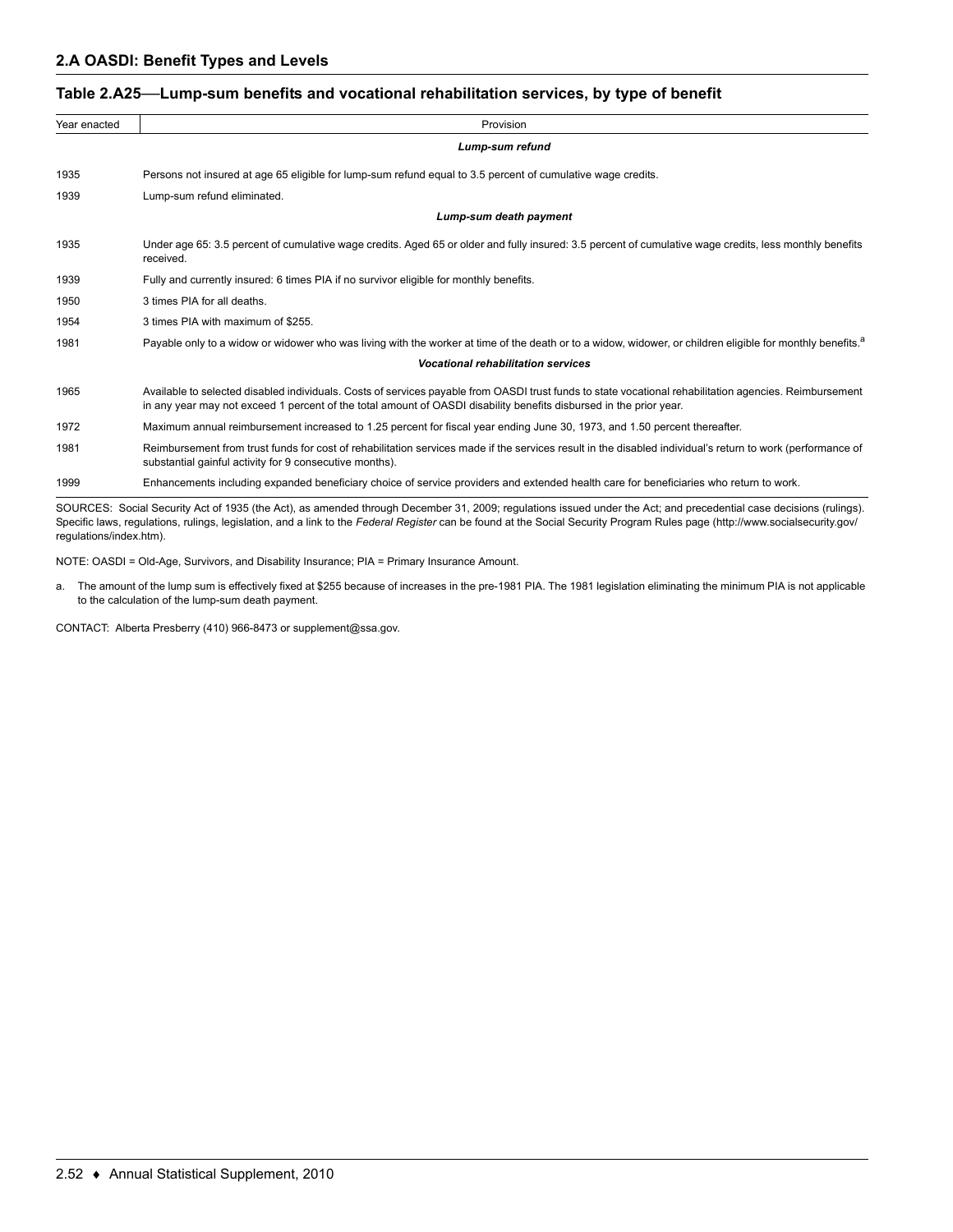#### **Table 2.A26—Monthly benefit amount for selected beneficiary families with first eligibility in 2009, by average indexed monthly earnings for stipulated yearly wage levels, effective December 2009 (in dollars)**

|                                                                       | Federal                        | 75 percent                 |                              | 150 percent        | Maximum                          |
|-----------------------------------------------------------------------|--------------------------------|----------------------------|------------------------------|--------------------|----------------------------------|
| Beneficiary family                                                    | minimum<br>wage <sup>a</sup>   | of average<br>wage         | Average<br>wage <sup>b</sup> | of average<br>wage | taxable<br>earnings <sup>c</sup> |
|                                                                       |                                |                            |                              |                    |                                  |
|                                                                       |                                |                            | Retired-worker families d    |                    |                                  |
| Average indexed monthly earnings                                      | 1,431.00                       | 2,527.00                   | 3,369.00                     | 5.054.00           | 7,685.00                         |
| Primary insurance amount                                              | 889.40                         | 1,240.10                   | 1,509.60                     | 1,951.70           | 2,346.30                         |
| Maximum family benefit                                                | 1,334.10                       | 2,214.00                   | 2,757.20                     | 3,416.30           | 4,106.80                         |
| Monthly benefit amount for retired worker claiming benefits at age 62 |                                |                            |                              |                    |                                  |
| Worker alone                                                          | 667.00                         | 930.00                     | 1,132.00                     | 1,463.00           | 1,759.00                         |
| Worker with spouse claiming benefits at-                              |                                |                            |                              |                    |                                  |
| Full retirement age or older <sup>e</sup>                             | 1.111.00                       | 1.550.00                   | 1.886.00                     | 2.438.00           | 2.932.00                         |
| Age 62                                                                | 978.00                         | 1,364.00                   | 1,660.00                     | 2,146.00           | 2,580.00                         |
|                                                                       | Survivor families <sup>f</sup> |                            |                              |                    |                                  |
| Average indexed monthly earnings                                      | 1,205.00                       | 2.529.00                   | 3,373.00                     | 5.059.00           | 8,344.00                         |
| Primary insurance amount                                              | 817.10                         | 1,240.80                   | 1,510.80                     | 1,952.40           | 2,445.20                         |
| Maximum family benefit                                                | 1,225.60                       | 2,215.90                   | 2,758.80                     | 3.417.50           | 4,279.90                         |
| Monthly benefit amount for survivor of worker deceased at age 40      |                                |                            |                              |                    |                                  |
| 1 surviving child                                                     | 612.00                         | 930.00                     | 1,133.00                     | 1.464.00           | 1,833.00                         |
| Widowed mother or father and 1 child                                  | 1,224.00                       | 1,860.00                   | 2,266.00                     | 2.928.00           | 3,666.00                         |
| Widowed mother or father and 2 children                               | 1,224.00                       | 2,214.00                   | 2,757.00                     | 3.417.00           | 4,278.00                         |
|                                                                       |                                | Disabled-worker families 9 |                              |                    |                                  |
| Average indexed monthly earnings                                      | 1,287.00                       | 2,527.00                   | 3,370.00                     | 5,055.00           | 8,216.00                         |
| Primary insurance amount                                              | 843.30                         | 1,240.10                   | 1.509.90                     | 1.951.80           | 2,426.00                         |
| Maximum family benefit h                                              | 1,093.90                       | 1,860.10                   | 2,264.80                     | 2,927.70           | 3,639.00                         |
| Monthly benefit amount for disabled worker age 50                     |                                |                            |                              |                    |                                  |
| Worker alone                                                          | 843.00                         | 1,240.00                   | 1,509.00                     | 1,951.00           | 2,426.00                         |
| Worker, spouse, and 1 child                                           | 1.093.00                       | 1.860.00                   | 2.263.00                     | 2.925.00           | 3,638.00                         |

SOURCES: Social Security Act of 1935 (the Act), as amended through December 31, 2009; regulations issued under the Act; and precedential case decisions (rulings). Specific laws, regulations, rulings, legislation, and a link to the *Federal Register* can be found at the Social Security Program Rules page (http://www.socialsecurity.gov/ regulations/index.htm). Social Security Administration, "Cost-of-Living Increase and Other Determinations for 2010," *Federal Register*, vol. 74, no. 207 (October 28, 2009).

a. Annual earnings are calculated by multiplying the federal minimum wage by 2,080 hours (see Table 3.B3). Increases in the minimum wage during the year are prorated.

- b. See Table 2.A8.
- c. See Table 2.A9.

d. Assumes the worker began to work at age 22, retired at age 62 in 2009 with maximum reduction, and had no prior period of disability.

e. The full retirement age is the earliest age at which an unreduced spousal benefit is payable.

f. Assumes the deceased worker began to work at age 22, died in 2009 at age 40, had no earnings in that year, and had no prior period of disability.

g. Assumes the worker began to work at age 22, became disabled at age 50 in 2009, had no earnings in that year, and had no prior period of disability.

h. The Amendments of 1980 to the Social Security Act provide for a different family maximum amount in disability cases. For disabled workers entitled after June 1980, the maximum is the smaller of (1) 85 percent of the worker's average indexed monthly earnings (or 100 percent of the primary insurance amount, if larger) or (2) 150 percent of the primary insurance amount.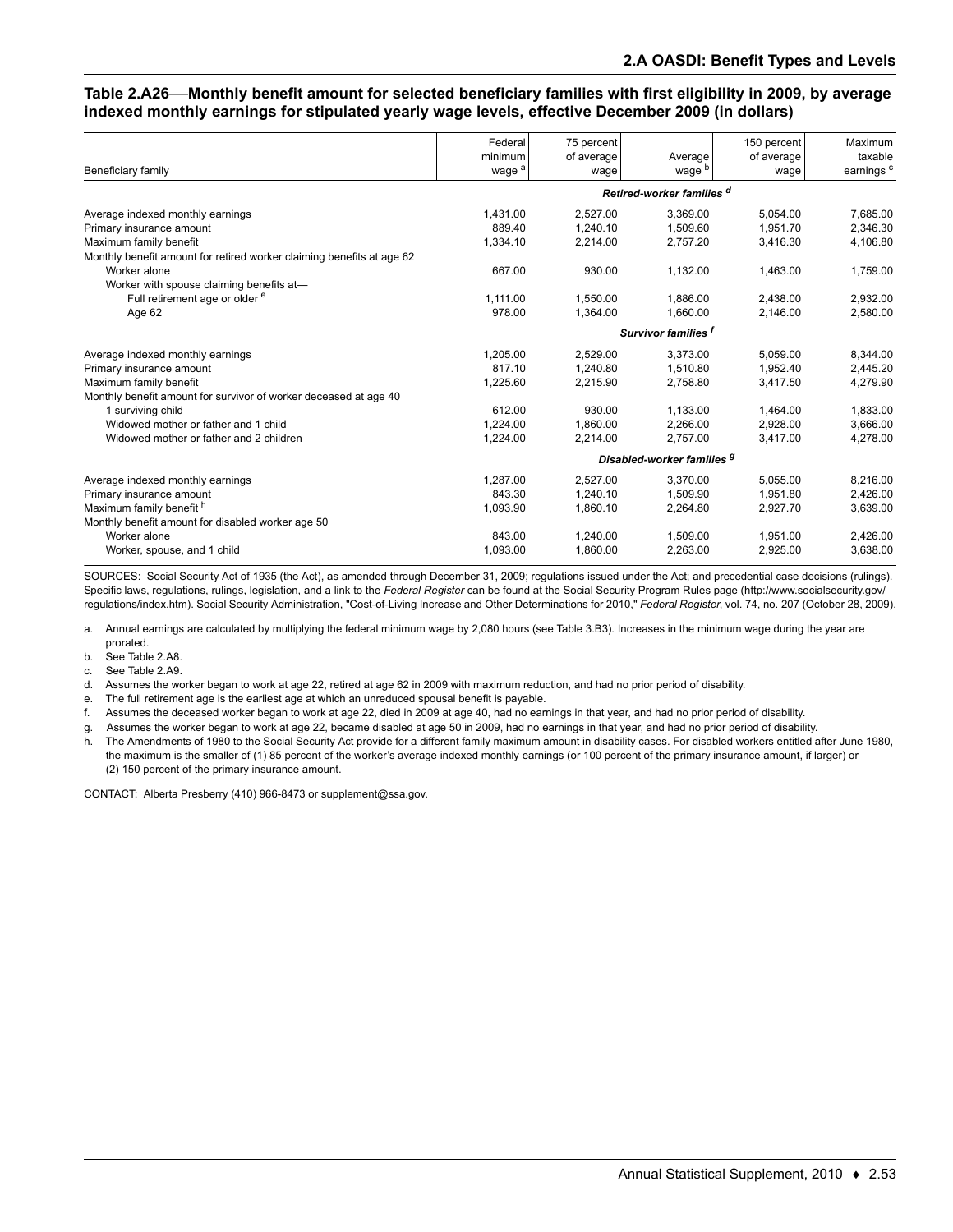### **Table 2.A27—Minimum and maximum monthly retired-worker benefits payable to individuals who retired at age 62, by year they attained age 62, 1957–2010 (in dollars)**

|                   | Minimum benefit payable                    |                            | Maximum benefit payable |            |                           |              |  |
|-------------------|--------------------------------------------|----------------------------|-------------------------|------------|---------------------------|--------------|--|
|                   |                                            | Effective                  | At retirement           |            | Effective December 2009 b |              |  |
| Year <sup>a</sup> | At retirement                              | December 2009 <sup>b</sup> | Men                     | Women      | Men                       | Women        |  |
| 1957              | 24.00                                      | 380.10                     | .                       | 86.80      | $\cdots$                  | 937.70       |  |
| 1958              | 24.00                                      | 380.10                     | .                       | 86.80      |                           | 937.70       |  |
| 1959              | 26.40                                      | 380.10                     | .                       | 92.80      |                           | 937.70       |  |
| 1960              | 26.40                                      | 378.50                     | .                       | 95.20      | $\ddotsc$                 | 961.80       |  |
| 1961              | 26.40                                      | 376.50                     | $\cdots$                | 96.00      | $\cdots$                  | 968.70       |  |
| 1962              | 32.00                                      | 375.20                     | 93.60                   | 96.80      | 944.70                    | 977.30       |  |
| 1963              | 32.00                                      | 373.40                     | 94.40                   | 97.60      | 951.30                    | 983.90       |  |
| 1964              | 32.00                                      | 373.40                     | 95.20                   | 98.40      | 957.40                    | 990.20       |  |
| 1965              | 35.20                                      | 373.00                     | 102.80                  | 105.40     | 962.70                    | 988.20       |  |
| 1966              | 35.20                                      | 369.70                     | 102.80                  | 106.20     | 959.50                    | 991.60       |  |
| 1967              | 35.20                                      | 367.60                     | 105.40                  | 108.80     | 980.80                    | 1,011.80     |  |
| 1968              | $c$ 44.00                                  | 362.70                     | $^{\circ}$ 121.00       | $C$ 124.80 | 985.70                    | 1,018.10     |  |
| 1969              | 44.00                                      | 359.20                     | 124.80                  | 128.40     | 1,007.20                  | 1,036.70     |  |
| 1970              | 51.20                                      | 354.10                     | 146.80                  | 151.90     | 1,016.90                  | 1,051.90     |  |
| 1971              | 56.40                                      | 349.40                     | 163.60                  | 170.50     | 1,015.20                  | 1,059.00     |  |
| 1972              | 56.40                                      | 344.40                     | 167.10                  | 172.90     | 1,023.50                  | 1,058.80     |  |
| 1973              | 67.60                                      | 339.70                     | 207.60                  | 212.90     | 1,042.50                  | 1,070.20     |  |
| 1974              | 67.60                                      | 334.20                     | 217.00                  | 219.70     | 1,074.70                  | 1,087.60     |  |
| 1975              | 75.10                                      | 329.80                     | 253.10                  | 253.10     | 1,112.60                  | 1,112.60     |  |
| 1976              | 81.20                                      | 325.90                     | 285.60                  | 285.60     | 1,148.80                  | 1,148.80     |  |
| 1977              | 86.40                                      | 323.50                     | 319.40                  | 319.40     | 1,199.30                  | 1,199.30     |  |
| 1978              | 91.50                                      | 322.00                     | 354.60                  | 354.60     | 1,254.30                  | 1,254.30     |  |
| 1979              | 97.60                                      | 323.30                     | $d$ 388.90              | $d$ 388.90 | 1,292.00                  | 1,292.00     |  |
| 1980              | 97.60                                      | 293.80                     | $d$ 402.80              | $d$ 402.80 | 1,217.40                  | 1,217.40     |  |
| 1981              | 97.60                                      | 256.60                     | 432.00                  | 432.00     | 1,141.80                  | 1,141.80     |  |
| 1982              | e                                          | e                          | 474.60                  | 474.60     | 1,128.40                  | 1,128.40     |  |
| 1983              | $\mathsf{e}% _{t}\left( t\right)$          | $\mathbf{e}$               | 526.40                  | 526.40     | 1,164.90                  | 1,164.90     |  |
| 1984              | e                                          | e                          | 559.40                  | 559.40     | 1,196.30                  | 1,196.30     |  |
| 1985              | e                                          | e                          | 591.30                  | 591.30     | 1,222.30                  | 1,222.30     |  |
| 1986              | $\mathsf{e}% _{t}\left( t\right)$          | e                          | 630.50                  | 630.50     | 1,264.00                  | 1,264.00     |  |
| 1987              | $\mathsf{e}% _{t}\left( t\right)$          | e                          | 662.10                  | 662.10     | 1,310.40                  | 1,310.40     |  |
| 1988              | $\mathsf{e}% _{t}\left( t\right)$          | e                          | 686.70                  | 686.70     | 1,304.50                  | 1,304.50     |  |
| 1989              | $\mathsf{e}% _{t}\left( t\right)$          | e                          | 734.00                  | 734.00     | 1,340.40                  | 1,340.40     |  |
| 1990              | e                                          | e                          | 774.60                  | 774.60     | 1,351.40                  | 1,351.40     |  |
| 1991              | $\mathsf{e}% _{0}\left( \mathsf{e}\right)$ | e                          | 810.00                  | 810.00     | 1,340.60                  | 1,340.60     |  |
| 1992              | $\mathsf{e}% _{t}\left( t\right)$          | e                          | 854.10                  | 854.10     | 1,363.70                  | 1,363.70     |  |
| 1993              | e                                          | e                          | 893.60                  | 893.60     | 1,385.30                  | 1,385.30     |  |
| 1994              | $\mathsf{e}% _{t}\left( t\right)$          | e                          | 948.00                  | 948.00     | 1,432.40                  | 1,432.40     |  |
| 1995              | e                                          | e                          | 965.90                  | 965.90     | 1,419.90                  | 1,419.90     |  |
| 1996              | е                                          | e                          | 999.90                  | 999.90     | 1,432.60                  | 1,432.60     |  |
| 1997              | $\mathsf{e}% _{t}\left( t\right)$          | $\mathbf{e}$               | 1,049.10                | 1,049.10   | 1,461.00                  | 1,461.00     |  |
| 1998              | $\mathsf{e}% _{0}\left( \mathsf{e}\right)$ | e                          | 1,109.60                | 1,109.60   | 1,513.50                  | 1,513.50     |  |
| 1999              | $\mathsf{e}% _{t}\left( t\right)$          | e                          | 1,183.60                | 1,183.60   | $f$ 1,593.70              | $f$ 1,593.70 |  |
|                   |                                            |                            |                         |            |                           |              |  |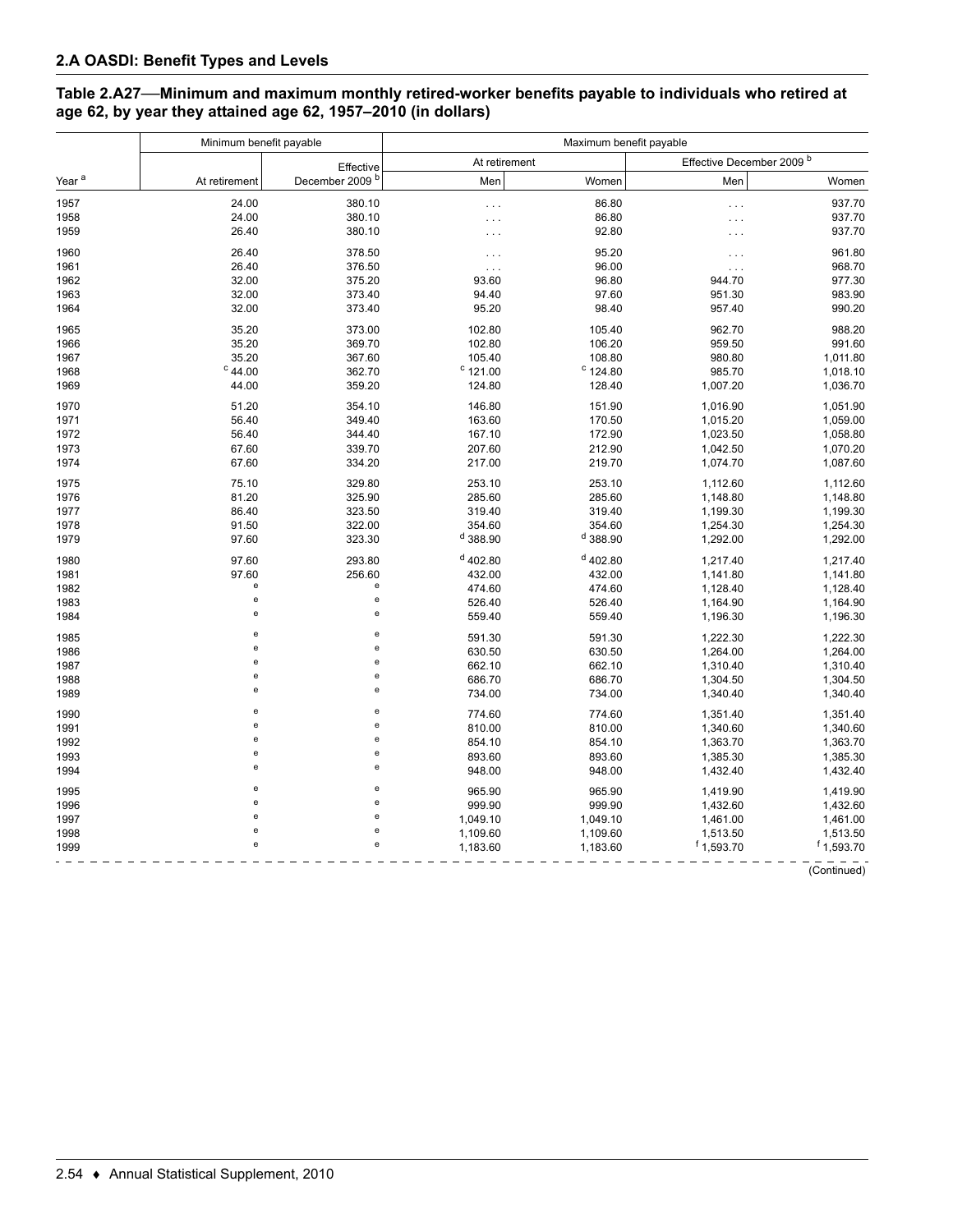#### **Table 2.A27—Minimum and maximum monthly retired-worker benefits payable to individuals who retired at age 62, by year they attained age 62, 1957–2010 (in dollars)—***Continued*

|                   | Minimum benefit payable |                            | Maximum benefit payable |          |                                      |          |  |
|-------------------|-------------------------|----------------------------|-------------------------|----------|--------------------------------------|----------|--|
|                   |                         | Effective                  | At retirement           |          | Effective December 2009 <sup>b</sup> |          |  |
| Year <sup>a</sup> | At retirement           | December 2009 <sup>b</sup> | Men                     | Women    | Men                                  | Women    |  |
| 2000              | e                       | e                          | 1,241.70                | 1.241.70 | 1,631.20                             | 1,631.20 |  |
| 2001              | e                       | e                          | 1,307.30                | 1,307.30 | 1,659.20                             | 1,659.20 |  |
| 2002              | e                       | e                          | 1,375.30                | 1,375.30 | 1,701.50                             | 1,701.50 |  |
| 2003              | e                       | e                          | 1.404.30                | 1.404.30 | 1,713.50                             | 1,713.50 |  |
| 2004              | e                       | e                          | 1,414.80                | 1,414.80 | 1,690.80                             | 1,690.80 |  |
| 2005              | e                       | е                          | 1,444.90                | 1,444.90 | 1,681.50                             | 1,681.50 |  |
| 2006              | е                       | e                          | 1,522.50                | 1,522.50 | 1,702.10                             | 1,702.10 |  |
| 2007              | e                       | е                          | 1,589.40                | 1,589.40 | 1,720.20                             | 1,720.20 |  |
| 2008              | e                       | e                          | 1,672.70                | 1,672.70 | 1,769.70                             | 1,769.70 |  |
| 2009              | e                       | e                          | 1,759.70                | 1.759.70 | 1,759.70                             | 1,759.70 |  |
| 2010              | е                       | е                          | 1,809.90                | 1,809.90 | $\cdots$                             | $\cdots$ |  |

SOURCES: Social Security Act of 1935 (the Act), as amended through December 31, 2009; regulations issued under the Act; and precedential case decisions (rulings). Specific laws, regulations, rulings, legislation, and a link to the *Federal Register* can be found at the Social Security Program Rules page (http://www.socialsecurity.gov/ regulations/index.htm). Social Security Administration, "Cost-of-Living Increase and Other Determinations for 2010," *Federal Register*, vol. 74, no. 207 (October 28, 2009).

NOTES: Benefit first available at age 62 to female workers effective November 1956 and to male workers effective August 1961.

 $\ldots$  = not applicable.

- a. Assumes the worker began to work at age 22, retired at the beginning of the year, had no prior disability, and received the maximum reduction. Through 1999, the assumed reduction was 36 months at 5/9 of 1 percent per month, or 20 percent. In 2000, with the increase in the full retirement age (FRA) to 65 and 2 months, the reduction increased to 20.008333 percent (see Tables 2.A17.1 and 2.A20). In 2001, the FRA increased to 65 and 4 months for a maximum reduction of 21.666667 percent. In 2002, the FRA increased to 65 and 6 months for a maximum reduction of 22.5 percent. In 2003, the FRA increased to 65 and 8 months for a maximum reduction of 23.333333 percent. In 2004, the FRA increased to 65 and 10 months for a maximum reduction of 24.16667 percent. In 2005, the FRA increased to 66 for a maximum reduction of 25 percent.
- b. Final benefit amount payable after Supplementary Medical Insurance (SMI) premium or any other deduction is rounded to next lower \$1.

c. Effective February 1968.

d. Derived from transitional guarantee computation based on primary insurance amount (PIA) table of 1978.

e. In 1981, legislation eliminated the minimum PIA for workers who attain age 62 in 1982 or later. (The minimum is retained until 1991 for members of religious orders who were under a vow of poverty, provided that the order had elected Social Security coverage before December 29, 1981.)

f. The cost-of-living adjustment (COLA) for December 1999 was originally determined to be 2.4 percent, based on the Consumer Price Index (CPI). The underlying CPI was later recomputed by the Bureau of Labor Statistics; a 2.5 percent COLA would have been consistent with the recomputed CPI. Pursuant to Public Law 106-554, benefits were calculated and paid in August 2001 and later as if the COLA for December 1999 had been 2.5 percent. Affected beneficiaries received a one-time payment to cover the shortfall that occurred before August 2001.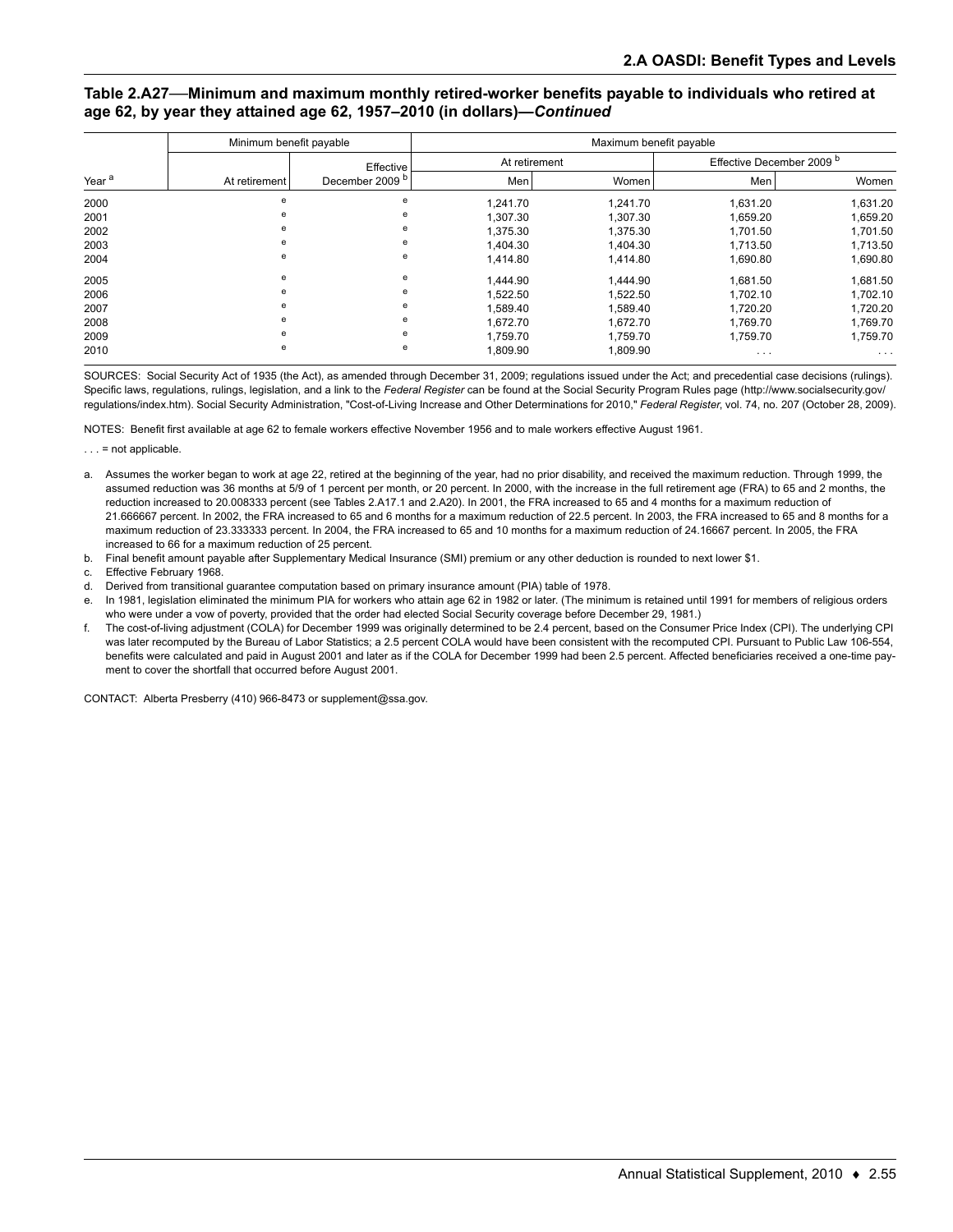### **Table 2.A28—Minimum and maximum monthly retired-worker benefits payable to individuals who retired at age 65, by year they attained age 65, 1940–2010 (in dollars)**

|                   | Minimum benefit payable                    |                            | Maximum benefit payable     |                      |                                      |                      |
|-------------------|--------------------------------------------|----------------------------|-----------------------------|----------------------|--------------------------------------|----------------------|
|                   |                                            | Effective                  |                             | At retirement        | Effective December 2009 <sup>b</sup> |                      |
| Year <sup>a</sup> | At retirement                              | December 2009 <sup>b</sup> | Men                         | Women                | Men                                  | Women                |
| 1940              | 10.00                                      | 403.40                     | 41.20                       | 41.20                | 782.20                               | 782.20               |
| 1941              | 10.00                                      | 403.40                     | 41.60                       | 41.60                | 782.20                               | 782.20               |
| 1942              | 10.00                                      | 403.40                     | 42.00                       | 42.00                | 791.50                               | 791.50               |
| 1943              | 10.00                                      | 403.40                     | 42.40                       | 42.40                | 791.50                               | 791.50               |
| 1944              | 10.00                                      | 403.40                     | 42.80                       | 42.80                | 791.50                               | 791.50               |
|                   |                                            |                            |                             |                      |                                      |                      |
| 1945              | 10.00                                      | 403.40                     | 43.20                       | 43.20                | 800.10                               | 800.10               |
| 1946              | 10.00                                      | 403.40                     | 43.60                       | 43.60                | 809.80                               | 809.80               |
| 1947              | 10.00                                      | 403.40                     | 44.00                       | 44.00                | 817.30                               | 817.30               |
| 1948              | 10.00                                      | 403.40                     | 44.40                       | 44.40                | 817.30                               | 817.30               |
| 1949              | 10.00                                      | 403.40                     | 44.80                       | 44.80                | 825.60                               | 825.60               |
| 1950              | 10.00                                      | 403.40                     | 45.20                       | 45.20                | 835.80                               | 835.80               |
| 1951              | 20.00                                      | 403.40                     | 68.50                       | 68.50                | 835.80                               | 835.80               |
| 1952              | 20.00                                      | 403.40                     | 68.50                       | 68.50                | 835.80                               | 835.80               |
| 1953              | 25.00                                      | 403.40                     | 85.00                       | 85.00                | 923.50                               | 923.50               |
| 1954              | 25.00                                      | 403.40                     | 85.00                       | 85.00                | 923.50                               | 923.50               |
| 1955              | 30.00                                      | 403.40                     | 98.50                       | 98.50                | 923.50                               | 923.50               |
| 1956              | 30.00                                      | 403.40                     | 103.50                      | 103.50               | 975.70                               | 975.70               |
| 1957              | 30.00                                      | 403.40                     | 108.50                      | 108.50               | 1,019.90                             | 1,019.90             |
| 1958              | 30.00                                      | 403.40                     | 108.50                      | 108.50               | 1,019.90                             | 1,019.90             |
| 1959              | 33.00                                      | 403.40                     | 116.00                      | 116.00               | 1,019.90                             | 1,019.90             |
| 1960              | 33.00                                      | 403.40                     | 119.00                      | 119.00               | 1,045.50                             | 1,045.50             |
| 1961              | 33.00                                      | 403.40                     | 120.00                      | 120.00               | 1,053.80                             | 1,053.80             |
| 1962              | 40.00                                      | 403.40                     | 121.00                      | 123.00               | 1,063.30                             | 1,081.50             |
| 1963              | 40.00                                      | 403.40                     | 122.00                      | 125.00               | 1,071.80                             | 1,097.50             |
| 1964              | 40.00                                      | 403.40                     | 123.00                      | 127.00               | 1,081.50                             | 1,116.10             |
| 1965              |                                            | 403.40                     |                             |                      |                                      |                      |
|                   | 44.00                                      |                            | 131.70                      | 135.90               | 1,081.50                             | 1,116.10             |
| 1966              | 44.00                                      | 403.40                     | 132.70                      | 135.90               | 1,089.40                             | 1,116.10             |
| 1967              | 44.00                                      | 403.40                     | 135.90                      | 140.00               | 1,116.10                             | 1,149.00             |
| 1968<br>1969      | $^{\circ}$ 55.00<br>55.00                  | 403.40<br>403.40           | $^{\circ}$ 156.00<br>160.50 | $c$ 161.60<br>167.30 | 1,132.80<br>1,166.00                 | 1,173.60<br>1,215.10 |
| 1970              | 64.00                                      | 403.40                     | 189.80                      | 196.40               | 1,198.60                             | 1,241.30             |
| 1971              | 70.40                                      | 403.40                     | 213.10                      | 220.40               | 1,223.10                             | 1,264.20             |
| 1972              | 70.40                                      | 403.40                     | 216.10                      | 224.70               | 1,241.30                             | 1,289.80             |
| 1973              | 84.50                                      | 403.40                     | 266.10                      | 276.40               |                                      | 1,322.30             |
| 1974              | 84.50                                      | 403.40                     | 274.60                      | 284.90               | 1,272.90<br>1,312.90                 | 1,362.90             |
|                   |                                            |                            |                             | 333.70               |                                      |                      |
| 1975              | 93.80                                      | 403.40                     | 316.30                      |                      | 1,362.90                             | 1,437.80             |
| 1976              | 101.40                                     | 403.40                     | 364.00                      | 378.80               | 1,451.20                             | 1,510.40             |
| 1977              | 107.90                                     | 403.40                     | 412.70                      | 422.40               | 1,547.00                             | 1,582.80             |
| 1978              | 114.30                                     | 403.40                     | 459.80                      | 459.80               | 1,627.40                             | 1,627.40             |
| 1979              | 121.80                                     | 403.40                     | 503.40                      | 503.40               | 1,672.50                             | 1,672.50             |
| 1980              | 133.90                                     | 403.40                     | 572.00                      | 572.00               | 1,729.40                             | 1,729.40             |
| 1981              | 153.10                                     | 403.40                     | 677.00                      | 677.00               | 1,790.70                             | 1,790.70             |
| 1982              | $d$ 170.30                                 | 403.40                     | $d$ 679.30                  | $d$ 679.30           | 1,614.90                             | 1,614.90             |
| 1983              | $d$ 166.40                                 | 366.90                     | 709.50                      | 709.50               | 1,571.00                             | 1,571.00             |
| 1984              | $d$ 150.50                                 | 320.10                     | 703.60                      | 703.60               | 1,505.20                             | 1,505.20             |
| 1985              | e                                          | e                          | 717.20                      | 717.20               | 1,482.70                             | 1,482.70             |
| 1986              | $\mathsf{e}% _{0}\left( \mathsf{e}\right)$ | e                          | 760.10                      | 760.10               | 1,524.00                             | 1,524.00             |
| 1987              | $\mathsf{e}% _{0}\left( \mathsf{e}\right)$ | e                          | 789.20                      | 789.20               | 1,562.40                             | 1,562.40             |
| 1988              | $\mathsf{e}% _{0}\left( \mathsf{e}\right)$ | e                          | 838.60                      | 838.60               | 1,593.40                             | 1,593.40             |
| 1989              | $\mathsf{e}% _{0}\left( \mathsf{e}\right)$ | e                          | 899.60                      | 899.60               | 1,643.30                             | 1,643.30             |
| 1990              | $\mathsf{e}% _{0}\left( \mathsf{e}\right)$ | e                          | 975.00                      | 975.00               | 1,701.50                             | 1,701.50             |
| 1991              | $\mathsf{e}% _{0}\left( \mathsf{e}\right)$ | e                          | 1,022.90                    | 1,022.90             | 1,693.60                             | 1,693.60             |
| 1992              | ${\bf e}$                                  | e                          | 1,088.70                    | 1,088.70             | 1,738.60                             | 1,738.60             |
| 1993              | $\mathsf{e}% _{0}\left( \mathsf{e}\right)$ | e                          | 1,128.80                    | 1,128.80             | 1,750.10                             | 1,750.10             |
| 1994              | $\mathsf{e}% _{0}\left( \mathsf{e}\right)$ | e                          | 1,147.50                    | 1,147.50             | 1,733.90                             | 1,733.90             |
| 1995              | e                                          | e                          | 1,199.10                    | 1,199.10             | 1,762.80                             | 1,762.80             |
| 1996              | e                                          | e                          | 1,248.90                    | 1,248.90             | 1,789.60                             | 1,789.60             |
| 1997              | e                                          | e                          | 1,326.60                    | 1,326.60             | 1,847.50                             | 1,847.50             |
| 1998              | $\mathsf{e}% _{0}\left( \mathsf{e}\right)$ | e                          | 1,342.80                    | 1,342.80             | 1,831.70                             | 1,831.70             |
| 1999              | e                                          | e                          | 1,373.10                    | 1,373.10             | 1,848.90                             | 1,848.90             |
|                   |                                            |                            |                             |                      |                                      |                      |
|                   |                                            |                            |                             |                      |                                      | (Continued)          |